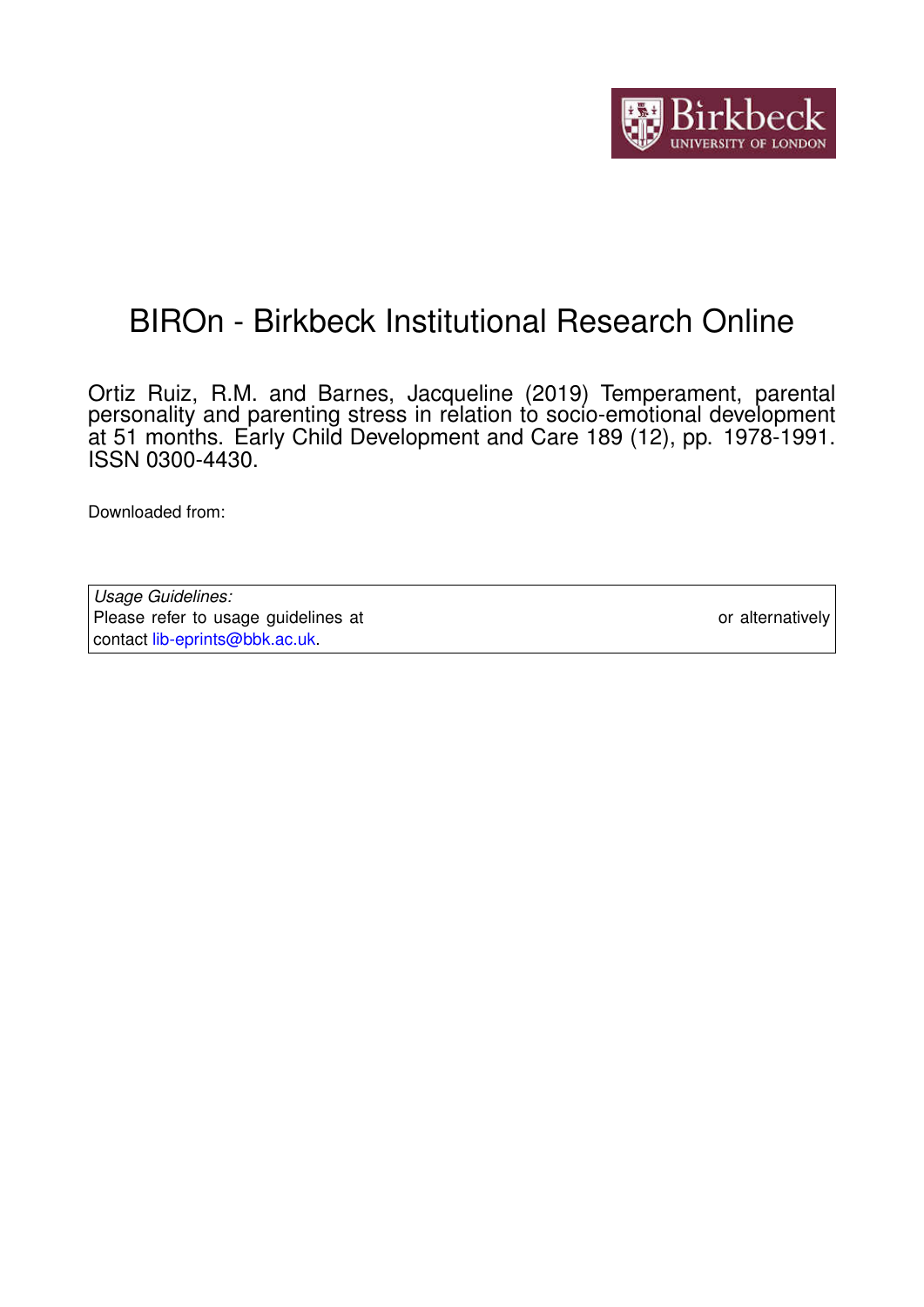# **Temperament, parental personality and parenting stress in relation to socio-emotional development at 51 months**

Rosa Maria Ruiz Ortiz, *Department of Psychology, University of Cadiz, Spain* Jacqueline Barnes, *Department of Psychological Sciences, Birkbeck, University of London, UK*

Address for correspondence:

Professor Jacqueline Barnes, Institute for the Study of Children, Families and Social Issues, Department of Psychological Sciences, Birkbeck, University of London, Malet Street, London WC1E 7HX, UK. (+44) 2070790837; fax (+44)2070790827,

jacqueline.barnes@bbk.ac.uk

Rosa Maria Ruiz Ortiz has qualifications from the Universities of Seville and Cadiz in Special Education, Pedagogy and Guidance. She is currently completing the Doctoral Program in Health Sciences at the University of Cadiz.

Jacqueline Barnes is Professor of Psychology at Birkbeck, University of London. She is an internationally recognized expert in the study of community characteristics, family functioning and young children's behaviour, and the evaluation of services for children and families, conducting research in the UK, Europe and the USA.

# **Acknowledgements**

Data for this study were drawn from the Families, Children and Childcare Study, funded by the Tedworth Charitable Trust and the Glass-House Trust and led by Dr. Penelope Leach and Professor Jacqueline Barnes in London and by Professor Alan Stein, Professor Kathy Sylva and Dr. Lars-Erik Malmberg in Oxford (see www.familieschildrenchildcare.org). Study data are freely available to the research community. For information contact Professor Jacqueline Barnes.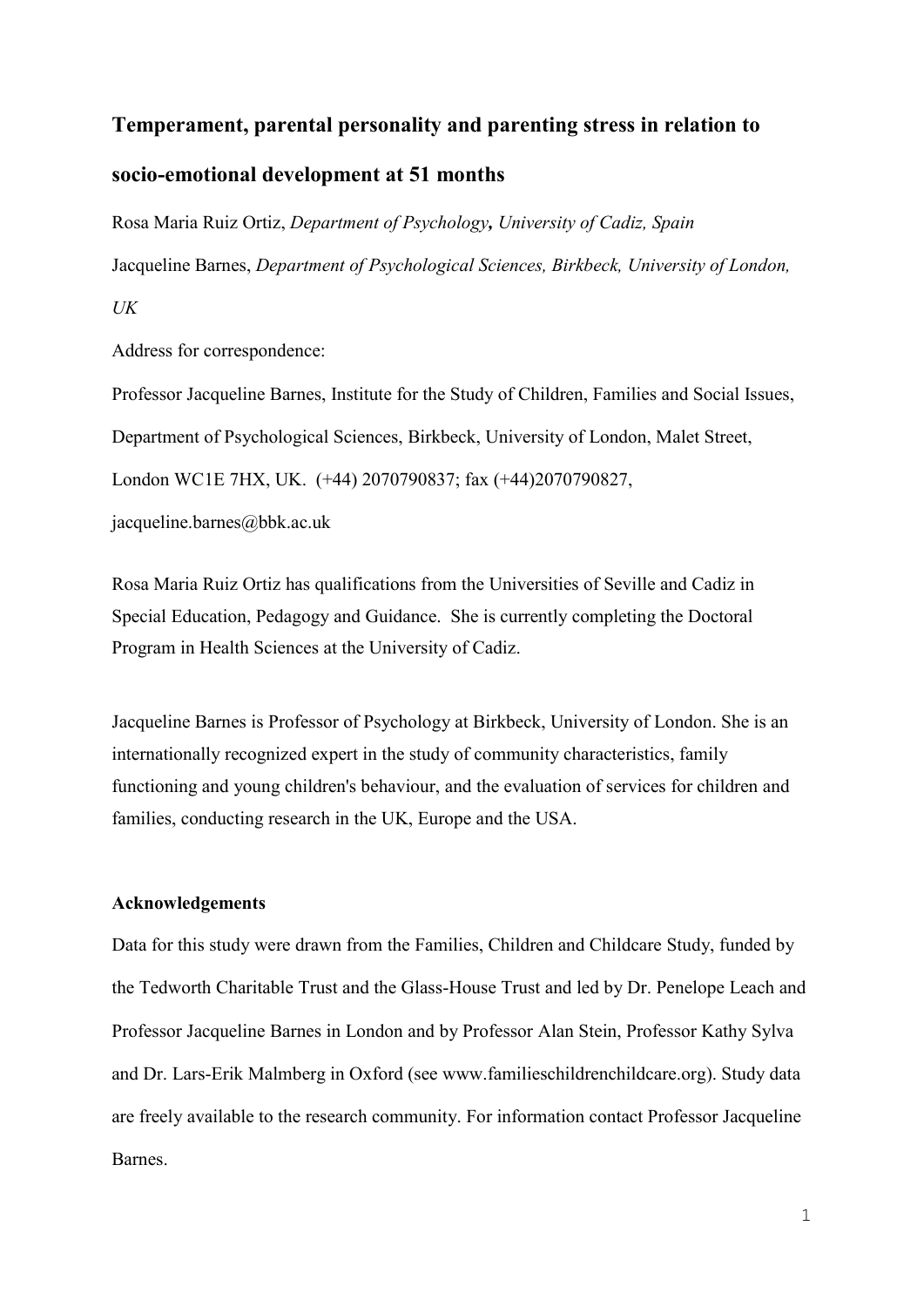# **Temperament, parental personality and parenting stress in relation to socio-emotional development at 51 months**

# **Abstract**

This study examined the relevance of infant temperament, parent personality and parenting stress for children's socio-emotional development, looking in addition for any differences between mothers and fathers. Participants, from a community sample, were 410 mothers and fathers reporting their personality (NEO Personality Inventory), child temperament in the first (Infant Characteristics Questionnaire) and second (Toddler Behavior Assessment Questionnaire) years, parenting stress to 36 months (Parenting Stress Index Short Form) and child behaviour at 51 months (Strengths and Difficulties Questionnaire). Difficult toddler temperament was associated with more externalizing and internalizing problems. Higher paternal extraversion was associated with more prosocial behaviour whereas lower maternal extraversion was associated with more internalizing problems. For both parents, describing a dysfunctional parent-child relationship was related to more externalizing problems and to less prosocial behaviour, for fathers also to more internalizing problems, which associated for mothers with more parental distress.

Keywords: Parental personality; parental stress; child temperament; externalizing problems; internalizing problems; prosocial behaviour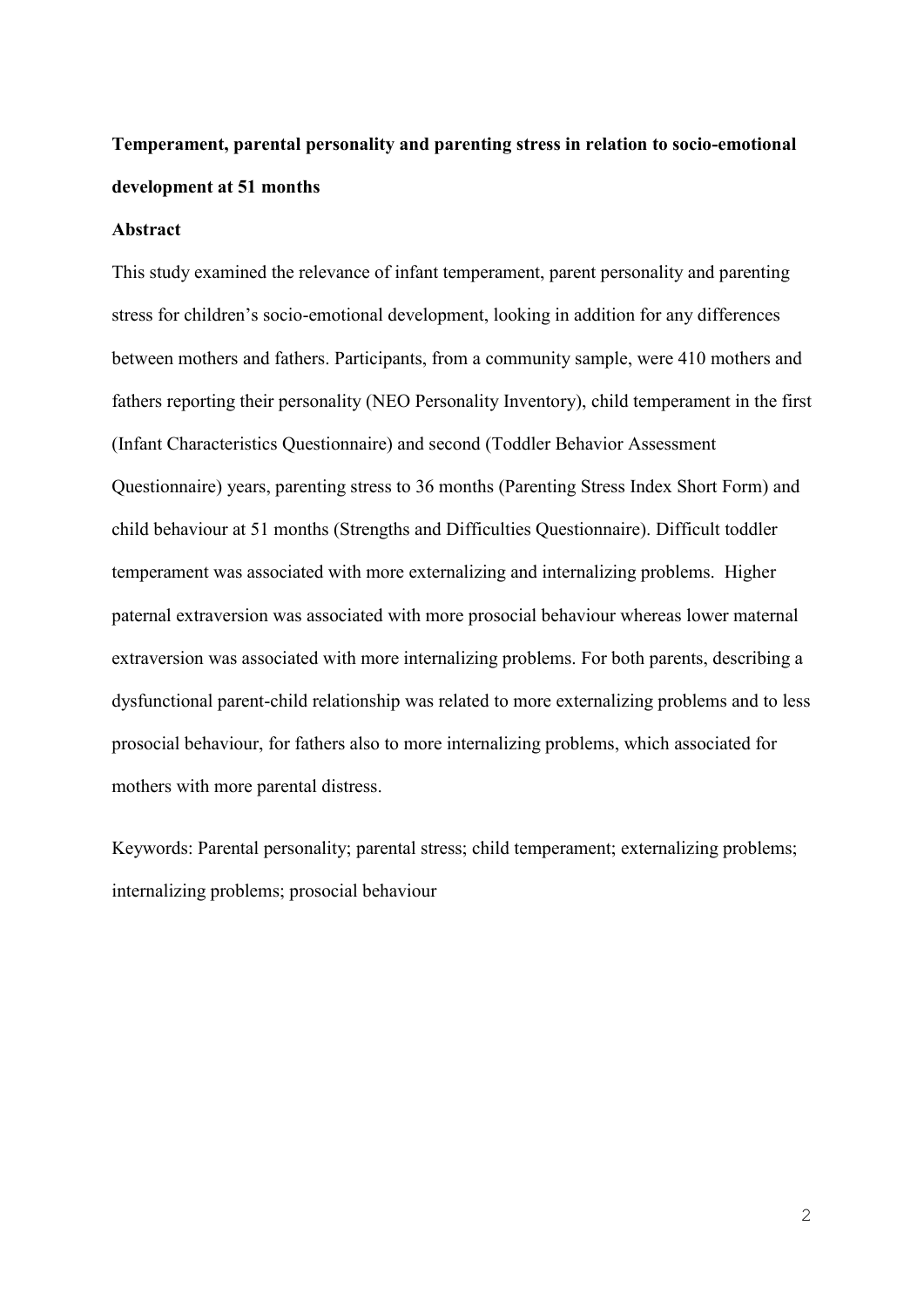#### **Introduction**

Many studies have established that early temperamental disposition, understood to be a precursor of personality (Chen & Schmidt, 2015), is relevant for understanding children's responsivity to their environment and the development of children's internalizing and externalizing problems and prosocial behaviour (Eisenberg et al., 2001, 2005; Ellis, Boyce, Belsky, Bakermans-Kranenburg & van IJzedoorn, 2011; Gallitto, 2015; Gartstein, Putnam, & Rothbart, 2012; Kiff, Lengua, & Zalewski, 2011; Kim & Kochanska, 2012; Lahey et al., 2008; Miner, & Clarke-Stewart 2008; Oldehinkel, Hartman, Winter, Veenstra, & Ormel, 2004; Propper & Moore, 2006). Infants who are anxious, shy, and emotionally reactive tend subsequently to be less socially competent and exhibit higher rates of social problems (Baer et al., 2015; Mun, Fitzgerald, Von Eye, Puttler & Zucker, 2001). Infant and toddler anger, irritability and low self-regulation have been related to more externalizing problems at a later age (Eisenberg et al., 2009; Moffitt et al., 2011).

The transactional theory of development (Sameroff & Fiese, 2000; Sameroff, 2009) has emphasised that the individual characteristics and behaviour of child and parent interact in a continuous dynamic manner together over time to explain children's development. Parent personality is said to represent a relatively stable construct that can be used to predict vulnerability to relationship difficulties or to parenting style, which in turn is related to children's socio-emotional development (Belsky, Crnic & Woodworth, 1995; Koenig, Barry & Kochanska, 2010). Maternal extraversion (i.e., sociable, talkative, energetic) has been linked with an authoritative parenting style characterized by high support and control (Belsky & Barends, 2002). However, maternal extraversion has also been associated in US studies with more power assertive and forceful parenting in discipline situations, indicating that extraversion may be multi-factorial, some facets related to positive parenting while assertiveness may contribute to dysfunctional parenting (Clark, Kochanska & Ready, 2000;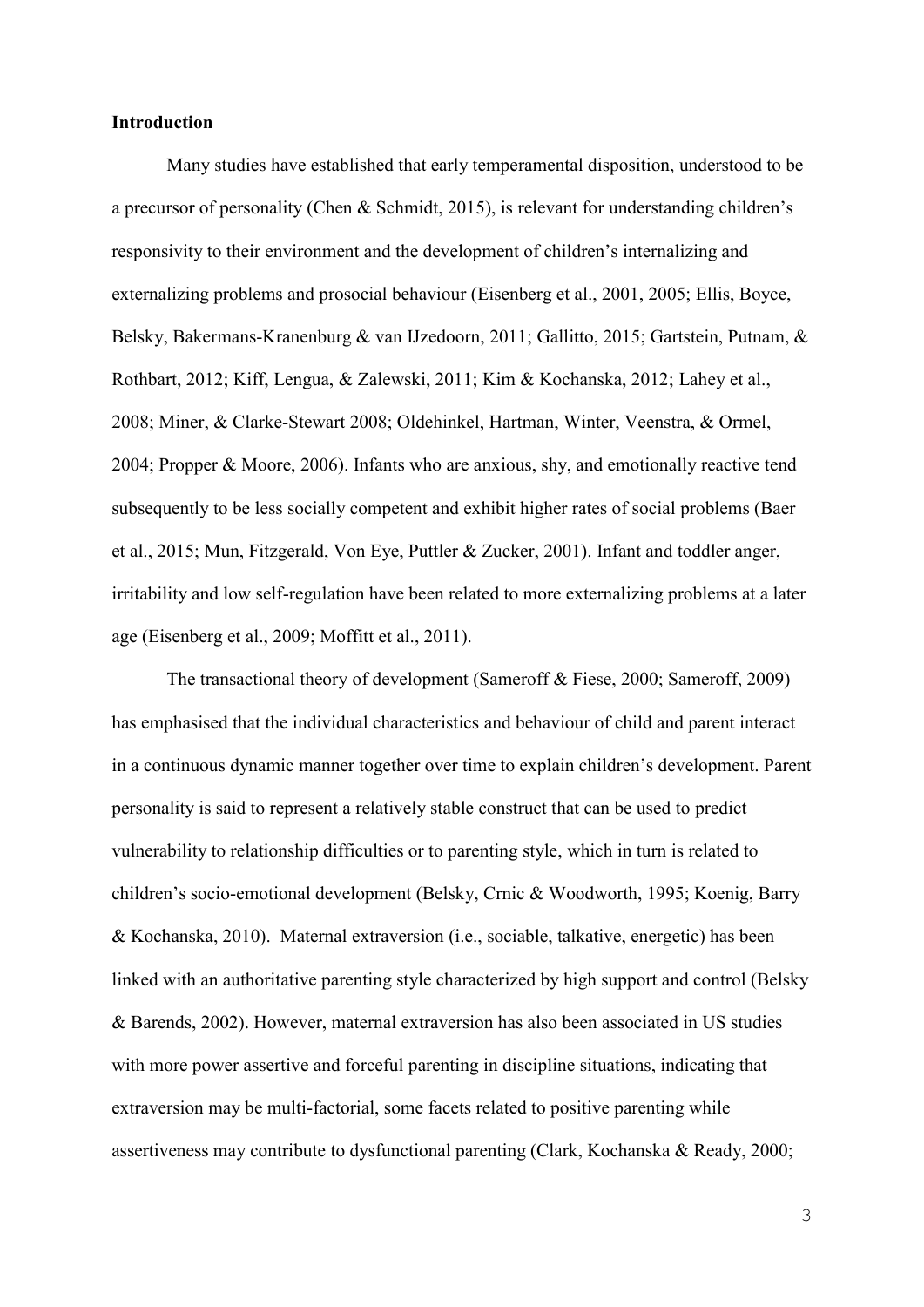Kochanska, Aksan & Nichols, 2003). Mothers high in agreeableness (i.e., cooperative, compassionate, and friendly) tend also to be more authoritative and less authoritarian in their parenting (Eryigit-Madzwamuse, & Barnes, 2013; Metsäpelto & Pulkkinen, 2003) and are likely to promote positive child emotional regulation (Thompson, & Meyer, 2007). Mothers with a more neurotic personality (i.e., anger, anxiety, depression, vulnerability) have been found to use more negative parenting (Wahl & Metzner, 2012). However, the relevance of parental personality and related parenting behaviour for children's socio-emotional development are not always studied in conjunction with child temperament. The transactional model of development (Sameroff, 2009) would suggest that this is a useful strategy.

In addition, much of the personality research is based on mothers and there is much less information about paternal personality in relation to parenting or child outcomes (Achtergarde, Postert, Wessing, Romer, & Müller, 2015). Investigation of the relevance of paternal characteristics is particularly important since fathers may not interact with children in the same way as mothers (e.g. Lamb, 2010; Malmberg et al., 2007). In addition, some studies have found different associations between personality and parenting for mothers and fathers. For instance, Kochanska, Fresenborg, Lange and Martel (2004) and Koenig and colleagues (2010) found that fathers higher on extraversion and agreeableness were likely to be more responsive and warm. But Kochanska et al. (2004) also found that fathers high on extraversion were likely to be lower on attentiveness to their infants, supporting the idea that extraversion is not a homogeneous trait, including warmth and expressivity and also assertiveness and the use of power (Achtergarde et al., 2015). Thus, it is of interest to look in detail at the associations between parental extraversion and their children's socio-emotional development, including in analyses information about both mothers' and fathers' personality.

Temperament and parent personality are both likely to be relevant to development, but the ecological model of development highlights the multiple influences within the individual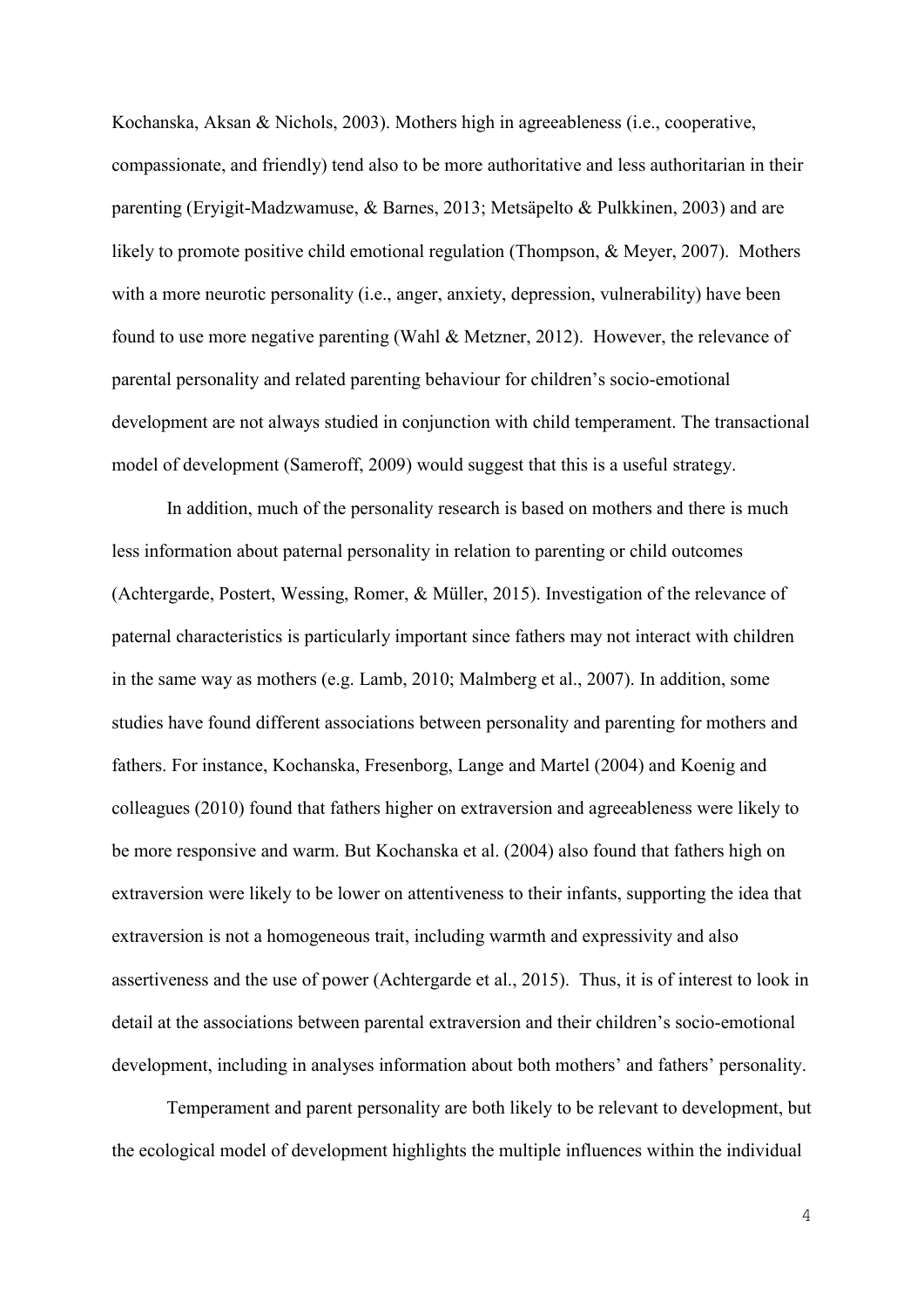and the immediate context that may be associated with child outcomes (Bronfenbrenner  $\&$ Morris, 2006). At the individual level, in addition to temperament, child gender should be taken into account since girls have been found to have fewer externalizing behaviour problems than boys do and are more likely to exhibit prosocial behaviour (Miner & Clarke-Stewart 2008; NICHD ECCRN 2004). Girls are also likely to have more internalizing problems such as fear, anxiety or depression although gender differences tend to be less marked for preschool children than for those of school age (Bongers, Koot, van der Ende, & Verhulst, 2003). Again, at the individual level, apart from parental personality, age and education have been consistently found to be associated with children's developmental outcomes (Barnes, Gardiner, Sutcliffe & Melhuish, 2014; Dubow, Boxer & Huesmann, 2009; Nagin & Tremblay, 2001; Sutcliffe, Barnes, Belsky, Gardiner & Melhuish, 2012). In general, younger parental age and fewer parent educational qualifications are associated with more child behaviour and emotional problems.

At the next level of potential influence (microsystems), the extent of stress experienced by parents in undertaking their parental role is likely to be related to their parenting behaviour (Deater-Deckard 1998; Gutman, McLoyd, & Tokoyawa, 2008; Kohen, Leventhal, Dahinten, & McIntosh, 2005). Parenting stress has in turn been related both directly and indirectly to maladaptive child outcomes and child behaviour problems (Abidin, 1986; Benzies, Harrison & Magill-Evans, 2004; Crnic, Gaze, & Hoffman, 2005; Deater-Deckard & Scarr, 1996; Mackler et al., 2015; Morgan, Robinson & Aldridge, 2002; McCartney et al., 2010).

Transactional theory and ecological theory suggest that parenting stress is multiply determined by child, parent, and ecological characteristics reciprocally influencing one another and contributing to outcomes (Abidin, 1990; Crnic & Acevedo, 1995). In particular, difficult infant or child behaviour can have an impact on parental stress and on parenting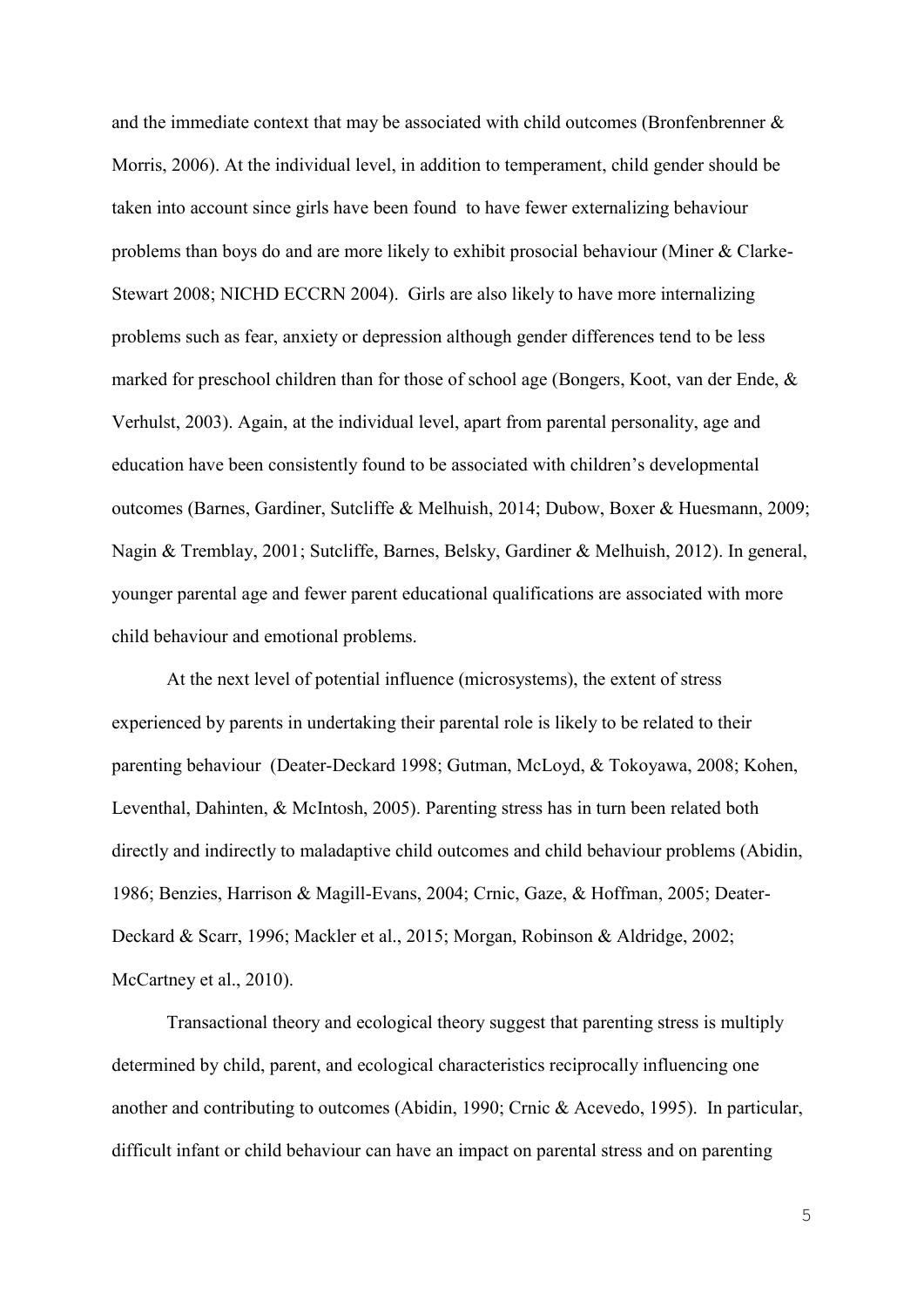(Lengua & Kovacs, 2005; Mackler et al. 2015; Neece, Green & Baker, 2012; Woodman, Mawdsley & Hauser-Cram, 2015). Depending on the resources and supports available to parents and their own attributes (such as personality, education or age), they may be more or less able to cope with a child who presents challenges. Thus, it is of interest to investigate whether any associations between infant temperament or parent personality and children's socio-emotional development remain after taking into account parental reports of stress.

The current study was designed to investigate the extent to which child early temperamental characteristics and parental personality are pertinent to children's subsequent socio-emotional development, taking relevant demographic covariates and then parenting stress into account. It was designed to address some limitations of previous research by including information about both mothers and fathers. Hypotheses were that (1) child temperamental characteristics up to 18 months will be related to children's emotional and behavioural problems and prosocial behaviour at 51 months, taking parental demographic characteristics, parental personality and parenting stress into account; (2) parental personality will be related to child emotional and behavioural problems and prosocial behaviour taking demographic characteristics, infant temperament and parenting stress into account. Specifically, parental neuroticism will be associated with more child socio-emotional problems and less prosocial behaviour, agreeableness with fewer problems and more prosocial behaviour, but associations between parental extraversion and child socioemotional behaviour cannot be predicted on the basis of existing studies; and (3) the relevance of parental personality for children's socio-emotional development will differ for mothers and fathers.

### **Methods**

*Participants*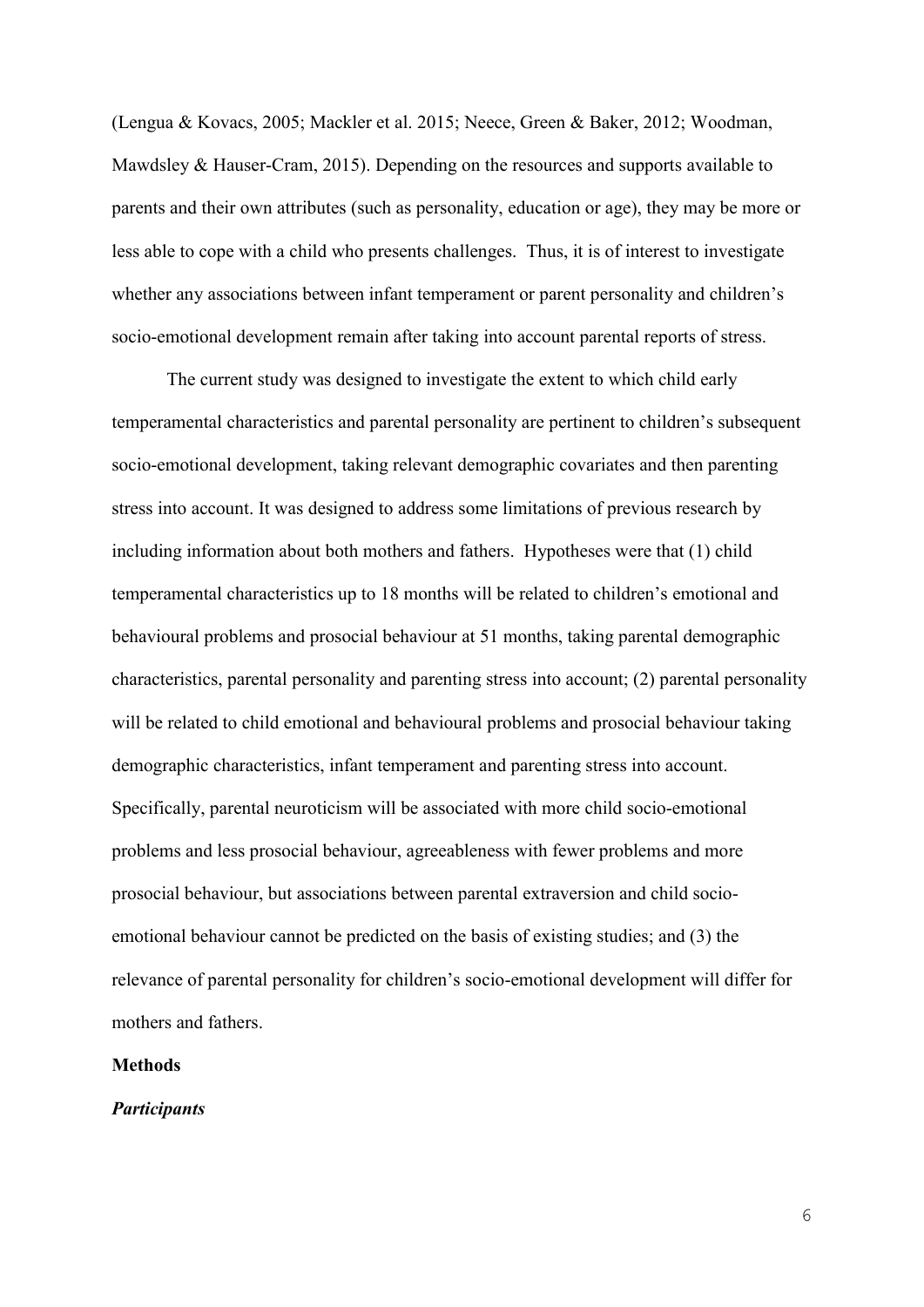The participants were drawn from a large community sample participating in the Families Children and Child Care study (FCCC), a longitudinal investigation into the possible effects of childcare on child development, which received ethical approval from the Royal Free and University College Medical School and from Oxford University. The study ran from 1998 to 2002. All participants provided written informed consent. Eligibility criteria were: mother over 16 at time of birth and sufficiently fluent for interview in English and child a singleton with no congenital abnormalities (for full details see Malmberg et al., 2005). Of 1,201 participants 1,085 were families with a father in the home, either married ( $N = 814$ ) or cohabiting  $(N = 271)$ . Complete data at all time points were available for 807/1201 mothers (67%) and 483/1085 (45%). Complete data for both mother and father at all time points for all measures, included in the analyses for this study, was 410/1085 (38%). Characteristics of mothers and fathers included in the regression analyses, with complete information from both mother and father at all time points ( $N = 410$ ), are shown in Table 1. Due to the non-random nature of non-completion of questionnaires, imputation was not used. Mothers included in regression analyses were older (t = 4.38, p < 000), with more education (t = 8.24, p < 000), more agreeable (t = 3.12, p < 01), with less parental distress (t = 3.17, p < 01) or dysfunctional parent-child interaction ( $t = 2.56$ ,  $p < 01$ ). They described infants as more difficult ( $t = 3.84$ ,  $p<.01$ ), and 51 month olds as having fewer internalizing problems (t = 2.66,  $p<.01$ ). Fathers with complete information and included in analyses had more education  $(t = 5.01, p > .000)$ , were more agreeable (t = 2.28, p < 0.05) and less neurotic (t = 2.01, p < 0.05).

# Table 1 about here

#### *Procedure*

Families were contacted for home visits when children were three, 10, 18, 36 and 51 months. Mothers completed interviews and questionnaires with interviewers. Father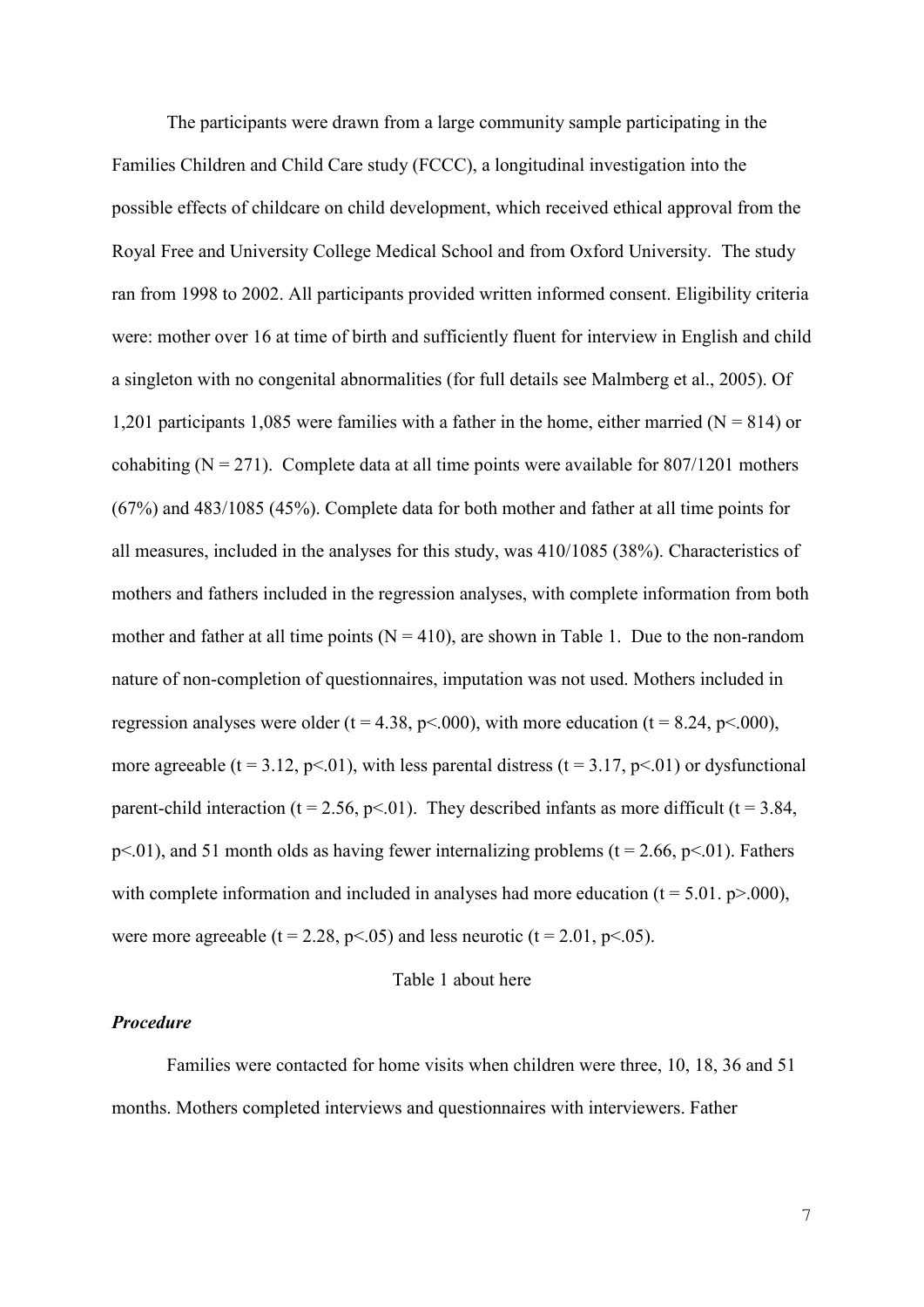questionnaires were left after maternal interviews so that fathers could return them by post. Two reminders were sent requesting the return of father questionnaires.

#### *Measures*

*Demographic characteristics.* During 3-month interviews, mothers provided information about child gender, parental ages at the time of the child's birth and parental levels of education.

*Child temperament.* The Infant Characteristics Questionnaire (ICQ; Bates, Freeland, & Lounsbury, 1979) designed to document difficultness was completed at three and 10 months. At three months the questionnaire consists of 16 items using a 7-point Likert scale (1 representing easy temperament with higher scores indicating more difficulty), covering fussy behaviour (e.g. how often fussy per day), unadaptability (e.g. reaction to a new place), persistence (e.g. how excited when people play with or talk to him/her) and unpredictable or unsociable behaviour (e.g., how easy to predict when infant will be hungry) to create a total difficulty score (Cronbach α: mothers .80; fathers .82). At 10 months, 22 items cover the same domains to make a total difficulty score with similar internal consistency (Cronbach α: mothers .82; fathers .81). The total difficulty scores at three and 10 months were significantly associated (mother  $r = .39$ ; fathers  $r = .41$ ) so a mean infant (first year) temperament score was created from both scores.

The Toddler Behavior Assessment Questionnaire (TBAQ; Goldsmith, 1996) was completed at 18 months, with 59 items using a 7-point Likert scale from 1 (never) to 7 (always) covering activity level (10 items), anger (10 items), social fear (9 items), pleasure (10 items), sadness (10 items) and soothability (10 items). For this study three scales (anger, e.g. when time for bed physically resists or struggles; sadness, e.g. becomes sad when somebody they like has to leave; and social fear, e.g. cries or struggles when approached by a stranger) that were most closely associated with each other in correlational analysis were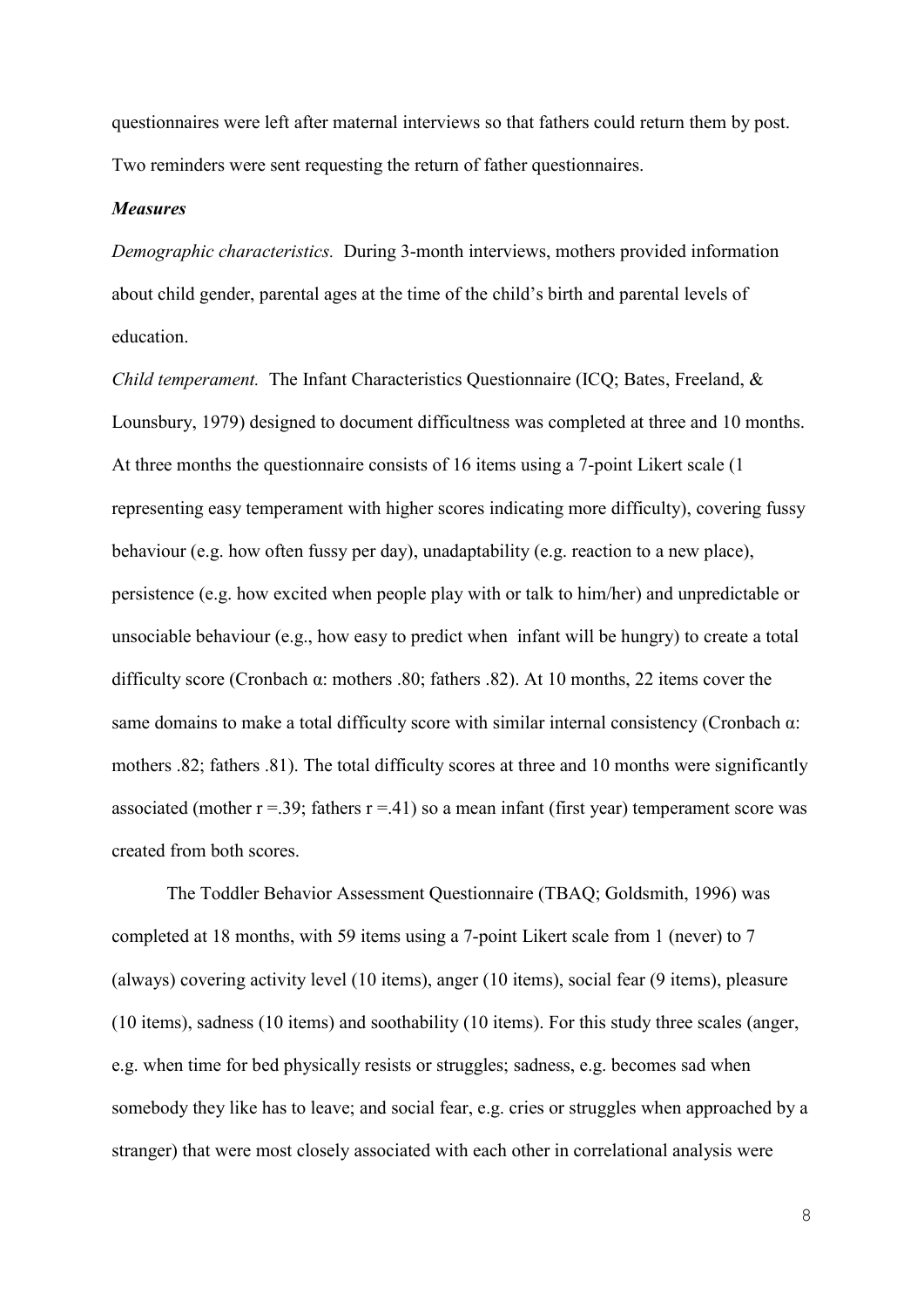added to produce total score representing toddler difficult behaviour with good internal consistency (Cronbach α: Mothers .83; Fathers .78).

*Parental personality.* At 18 months, parents completed 36 items from the NEO Personality Inventory (NEO PI; Costa & McCrae, 1992) measuring three dimensions: extraversion, agreeableness and neuroticism using a 5-point Likert scale from 1 (strongly disagree) to 5 (strongly agree). Extraversion identifies individuals who are sociable, active and optimistic (e.g. I really enjoy talking to people) (Cronbach α: mothers .76, fathers .76); agreeableness describes a preference for positive interactions (e.g. I'd rather cooperate with others than compete with them) (Cronbach α: mothers .72, fathers .73); and neuroticism reflects anxiety, nervousness and depression (e.g. I often feel tense and jittery) (Cronbach α: mothers .85; fathers .85).

*Parenting stress* Two 12-item scales from the Short Form Parenting Stress Index (Abidin, 1995), parental distress (e.g. I feel trapped by my responsibilities as a parent) and parentchild dysfunctional interaction (e.g. my child rarely does things for me that make me feel good), were completed at 10 and 36 months. The third scale – difficult child- was not used, as the content was too similar to temperament items. The questions use a 5-point Likert scale ranging from 5 (strongly agree, representing more distress) to 1 (strongly disagree). Reliability was good: parental distress (Cronbach  $\alpha$ : 10 months, mothers .84, fathers .85; 36 months, mothers .86; fathers .86) and parent-child dysfunctional interaction (Cronbach  $\alpha$ : 10 months, mothers .89; fathers .92; 36 months, mothers .89; fathers .89). Scores at 10 and 36 months were moderately related (parental distress, mothers  $r = .60$  fathers  $r = .54$ ; parent-child dysfunctional interaction, mothers  $r = .51$ , fathers  $r = .40$ ) so mean scores combining the two time points were used in analyses to avoid collinearity and to avoid over-representing parenting stress in the analyses.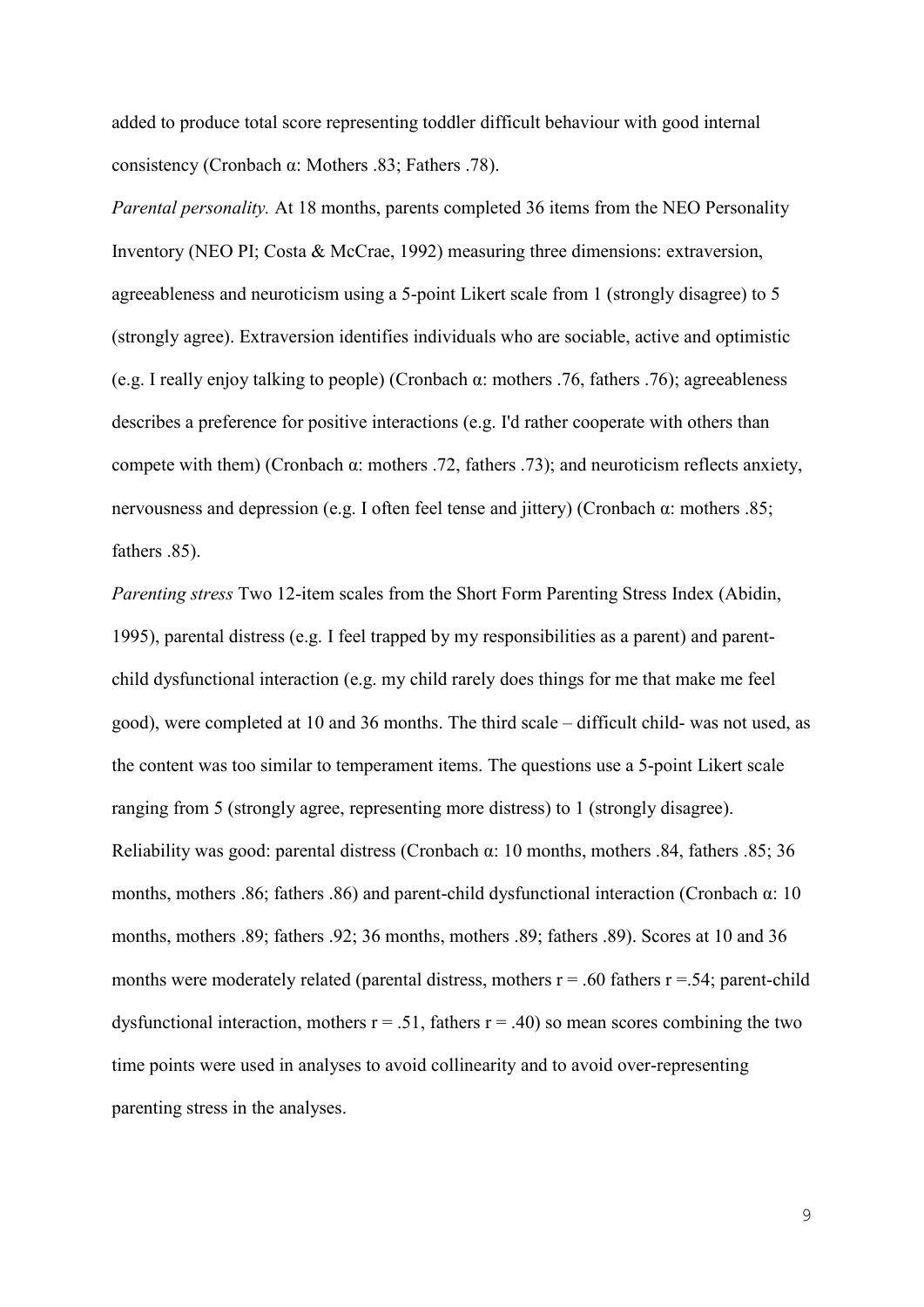*Emotional and behavioural development.* The Strength and Difficulties Questionnaire (SDQ; Goodman 1997, 2001) was completed at 51 months with 25 items describing child behaviour using a 3-point Likert scale from 0 (not true) to 2 (certainly true). Five subscales each have five items: conduct problems (e.g. often fights with other children, Cronbach α: mothers .54, fathers .55); hyperactivity (e.g. constantly fidgeting or squirming, Cronbach  $\alpha$ : mothers .75, fathers .75); emotional symptoms (e.g. has many worries, Cronbach α: mothers .62, fathers .54); peer problems (e.g. rather solitary, tends to play alone, Cronbach α: mothers .51, fathers .51); and prosocial behaviour (e.g. helpful if someone is hurt, Cronbach  $\alpha$ : mothers .66, fathers .66). Given the variable internal consistency of some subscales and using the scoring guidelines for community samples (Goodman & Goodman, 2009), conduct problems and hyperactivity scores were combined to create externalizing problems (Cronbach  $\alpha$ : mothers .73, fathers .75) and peer problems and emotional symptoms were combined to create internalizing problems (Cronbach α: mothers .64, fathers .62).

#### *Data analysis strategy*

All statistical analyses were performed using IBM SPSS Version 22.0 taking missing data into account by list-wise deletion. Pearson correlations were calculated between parental and child characteristics and child outcomes separately for mothers and fathers (see Table 2). For all child characteristics (infant and toddler temperament and SDQ outcomes) mean scores were created for entry into regression analyses, combining maternal and paternal reports (see Table 1). Then regression analyses were completed using the enter method with two steps to determine significant predictors of the three outcomes, externalizing problems, internalizing problems, and prosocial behaviour. The first step included child gender, maternal and paternal demographic characteristics, maternal and paternal personality and child temperament in infancy and toddlerhood (mean of mother and father ratings) to allow examination of associations between temperament and parent personality with socio-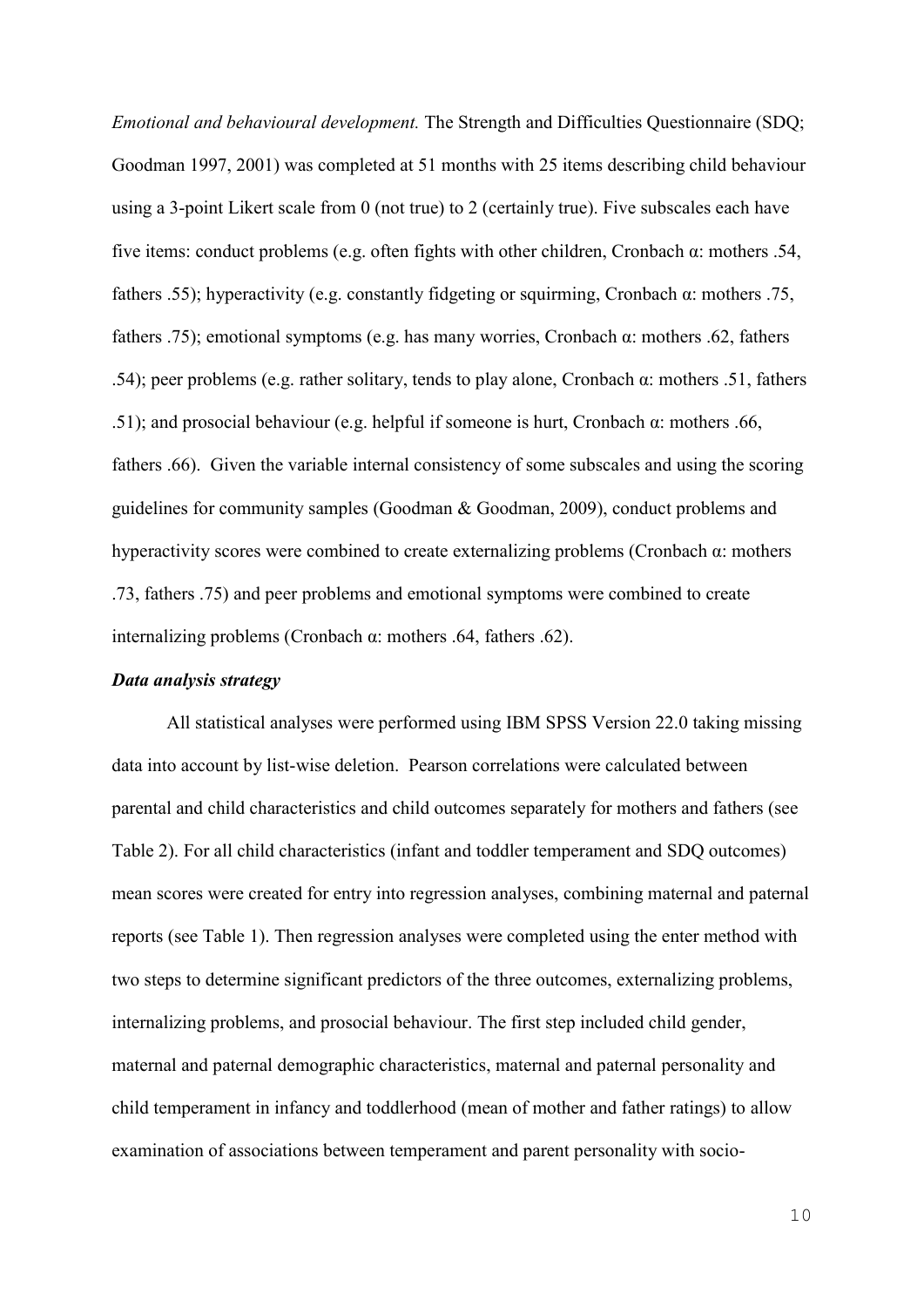emotional outcomes before parenting distress was included. Next, maternal and paternal parental distress and parent-child dysfunctional interaction were added.

#### Table 2 about here

# **Results**

All proposed maternal characteristics (education, personality, parenting distress and parentchild interaction) were significantly associated with all SDQ outcomes except maternal education with prosocial behaviour. There were fewer significant associations between paternal variables and SDQ outcomes (see Table 2). In particular, paternal agreeableness was unrelated to all three outcomes, extraversion significantly associated only to prosocial behaviour and paternal age only to externalizing problems. Maternal and paternal extraversion and agreeableness were negatively associated, and neuroticism positively associated, with parental distress and parent-child dysfunctional interaction (see Table 2)

The total variance explained to predict externalizing behaviour problems was 11.9% in the first step of the analysis and 24.2% in the second step (see Table 3). Child gender (boys) and fewer maternal educational qualifications were associated with more externalizing problems. Neither maternal nor paternal personality was significantly associated with externalizing problems in either the first or second step of the analysis, but being described as a difficult toddler was related to more externalizing behaviour at 51 months in both steps. More difficulty as an infant was significant in the first step of the analysis but not once parenting stress variables were included. Other factors associated with more externalizing behaviour were more parent-child dysfunctional interaction, as reported by either parent, and more parental distress according to mothers (see Table 3).

# Table 3 about here

The total variance explained to predict internalizing problems was 10.7% in the first step of the analysis and 15.2% in the second step (see Table 4). Less maternal education and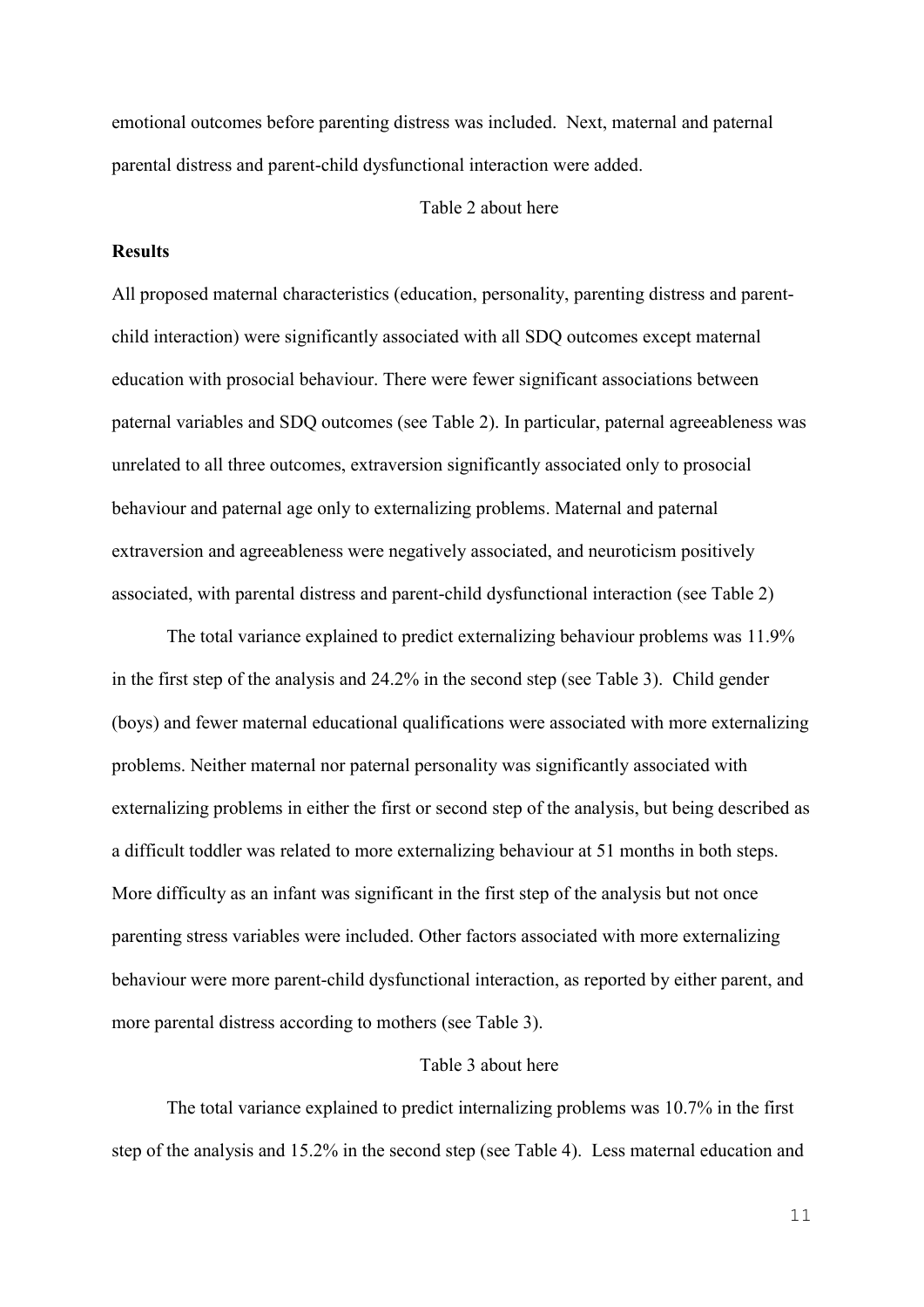less maternal extraversion were associated with more child internalizing problems and being described as a difficult toddler in both steps. Other factors associated with more internalizing problems at 51 months were more preceding maternal parental distress and more earlier paternal dysfunctional parent-child interaction (see Table 4).

# Table 4 about here

The total variance explained to predict prosocial behaviour was 10.5% in the first step of the analysis and 18.1% in the second step (see Table 5). More prosocial behaviour was associated with being a girl, more maternal education, and more paternal extraversion in both steps of the analysis. Less mother-child or father-child dysfunctional interaction in the preschool years were also significantly associated with more prosocial behaviour (see Table 5). More maternal agreeableness and less difficulty as a toddler were significant in the first step of the analysis, but not after the parenting stress variables were included.

# Table 5 about here

#### **Discussion**

The main purpose of this study was to investigate the relevance of parents' judgements about early child temperament and of their personality characteristics for predicting and understanding their reports of children's socio-emotional and behavioural development at 51 months, controlling for demographic factors known to be relevant, then also controlling for parental stress and looking for any differences between mothers and fathers.

The first hypothesis, predicting the relevance of temperament, was only partially confirmed. Although parents' reports of more difficult infant temperament were positively associated with them noting that children had more externalizing problems in the first stage of the analysis, after taking parenting stress factors it was no longer significant. The most significantly factors were parent reports of a difficult parent-child relationship and (for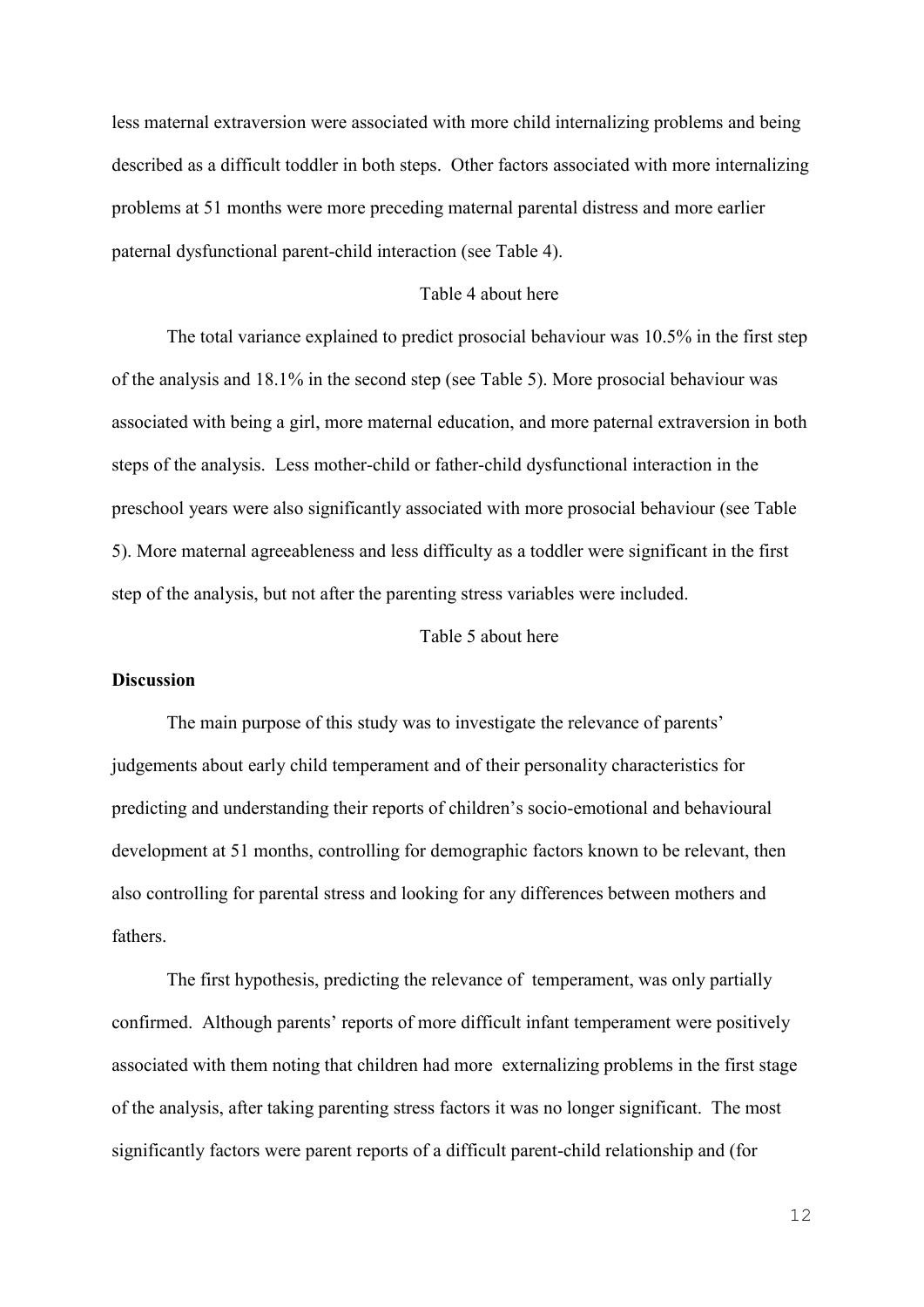mothers) general distress about parenting. This contrasts with previous research (Baer et al., 2015; Belsky & Pluess, 2009; Eisenberg et al., 2009; Miner & Clarke-Stewart, 2008; Moffitt et al., 2011). The relevance of parental distress in predicting externalizing problems suggests that knowing about the stress parents experience as they cope with fussy, difficult or unadaptable infants and pre-schoolers is important. Some parents may be able to cope more effectively with a difficult infant than others, though their personality characteristics appear not to have been relevant in this study. Nevertheless, supporting the first hypothesis, a more difficult temperament in the second year was predictive of parent reports of later externalizing and internalizing problems in both stages of the analysis, suggesting that that behaviour in toddlerhood may reflect a more entrenched style of responding to the environment.

There was mixed support for the second hypothesis, predicting the relevance of parental personality. Neuroticism was not associated with parent reports of more child problems or less prosocial behavior in either stage of the analyses. However, it is worth noting that correlation coefficients indicated that neuroticism of both mothers and fathers was significantly associated with more parental distress, suggesting that the manner of coping with parenthood may have been affected by parents' inherent anxious and nervous charactersitics. So children may develop socio-emotional problems more often when a neurotic parent does not cope well with the demands of parenting. Similarly there was no confirmation that parental agreeableness was associated with parents' judgements of children having fewer socio-emotional problems or more prosocial behavior. Maternal agreeableness was associated with them describing their children as having more prosocial behavior until parenting stress was taken into account, suggesting again that any relevance of this aspect of parental personality for the development of prosocial behavior is moderated by the more immediate circumstances of parenting. Nevertheless, the parents who formed the sample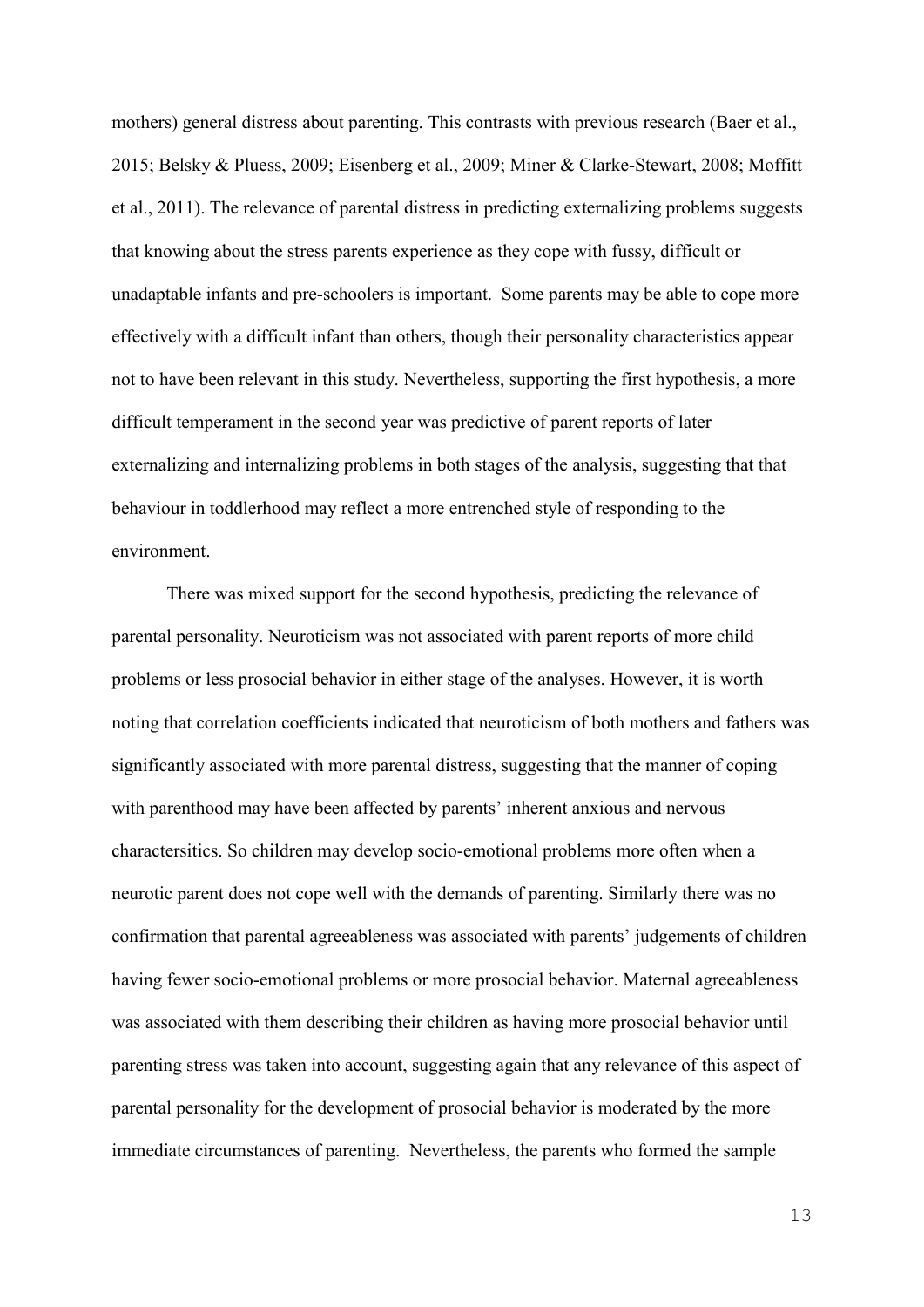had, on average, higher scores on the agreeableness subscale than those who did not complete all questionnaires, so is it possible that there was insufficient variance to identify significant associations.

Due to inconsistency in previous research, no predictions were made about the potential relevance of parental extraversion. One of only two significant findings was that more paternal extraversion was associated with more prosocial behaviour. This suggests that outgoing fathers may be particularly instrumental in modelling positive interactions with other children or adults, which could provide more opportunities for the development of empathy and cooperativeness. Extraversion was not associated at all with externalizing problems but mothers with low extraversion were likely to have children with more internalizing problems, reflecting previous research finding low extraversion can have a negative effect in child behaviour (Belsky & Barends, 2002). These results would both suggest that more parental extraversion is likely to be a positive influence in the family, in contrast with some research suggesting that extraversion is multi-dimensional, having a more negative impact if it is associated with a more rigorous and power assertive style of discipline (Clark et al., 2000; Kochanska et al., 2003). Possibly, in the UK the level of extraversion, or its translation to disciplinary behaviour, is not completely comparable with that for parents in the USA, where most of the research has taken place.

It was hypothesized that associations between parental personality and child development would differ for mothers and fathers and this was true to a certain extent; only (low) maternal extraversion was associated with more internalizing problems and only (high) paternal extraversion was associated with prosocial behavior. But the larger picture was that neither maternal nor paternal personality could be linked stroingly with children's socioemotional behavior in this study.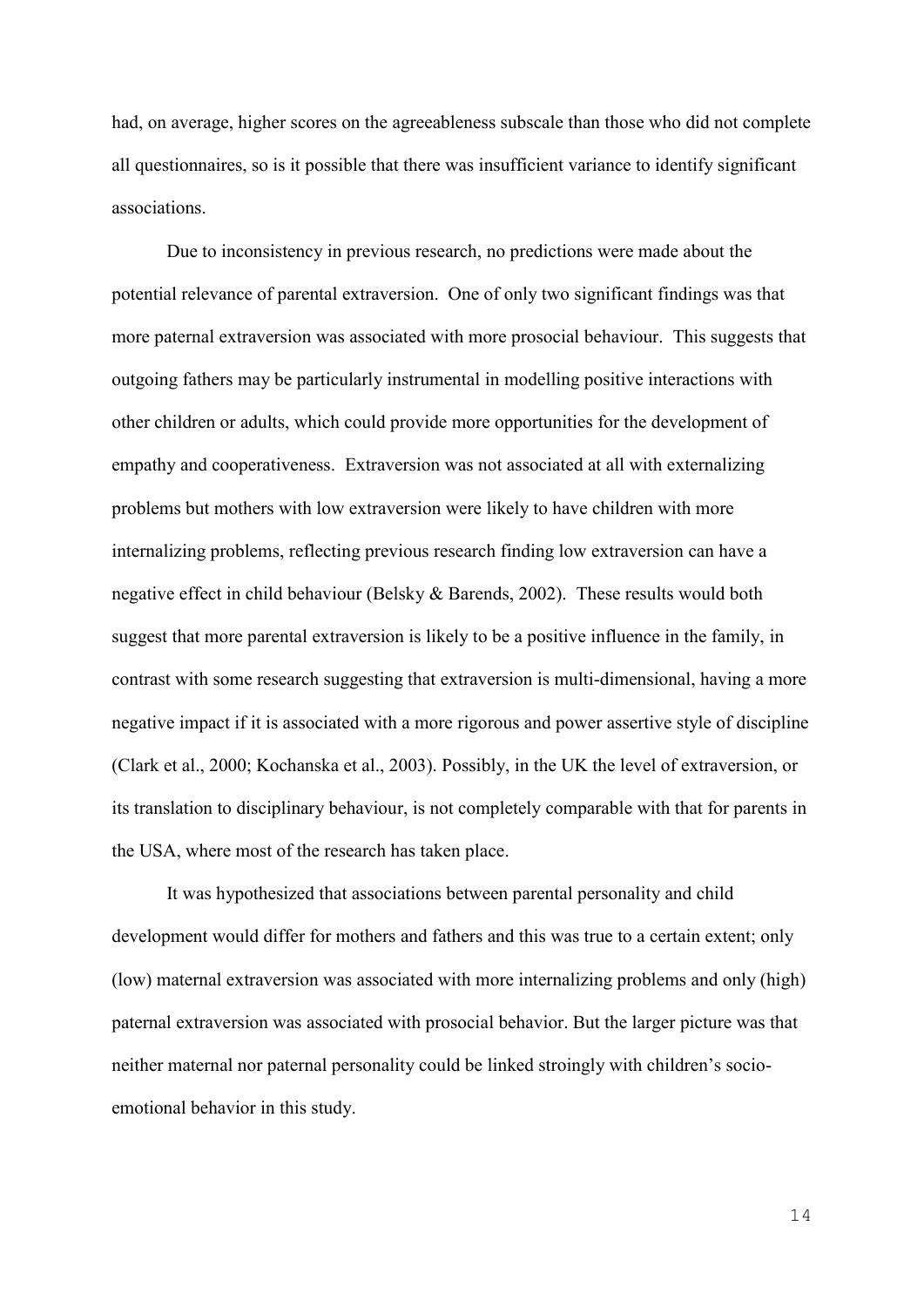It was predicted, based on previous research,that parenting stress would be relevant to children's socio-emotional behaviour, and these associations did differ to a certain extent between mothers and fathers. The scale documenting general distress in the parental role was relevant mainly for mothers, more distress related to more child externalizing and internalizing problems, reflecting previous research (Gutman, McLoyd, & Tokoyawa, 2008), with no relationships for fathers. Perhaps mothers identify themselves more strongly in the role of caregiver, especially with young children. Experiencing the parent-child relationship as difficult was relevant for both mothers and fathers. Reporting a more dysfunctional parentchild relationship was associated with children beng said to demonstrate more externalizing and internalizing problems and less prosocial behaviour. This suggests that, as proposed by the early temperament theorists (Chess & Thomas, 1999), the 'goodness of fit' between parent and child, reflected by whether or not the parent finds their relationship to be challenging or different to expectations, is relevant to later development.

## **Conclusions**

To set the results into context the study limitations should to be considered. The first is the likely bias in the sample. Compared to study participants without complete information, both mothers and fathers had more educational qualifications, were more likely to be slightly older, and mothers were more agreeable. These biases are in a sample that was over-represented in terms of higher socio-economic status (Malmberg et al., 2005). Different results might be identified with a more disadvantaged population. Secondly, the outcomes are based on information from the mothers and fathers, who also completed all the other questionnaires describing their own personality, child temperament, and parenting distress. The analyses could have taken as outcomes questionnaires completed by a different informant (such as the teacher) but the specific aim of this study was to investigate how parents' perceptions of their child were linked with their own perceptions of themselves.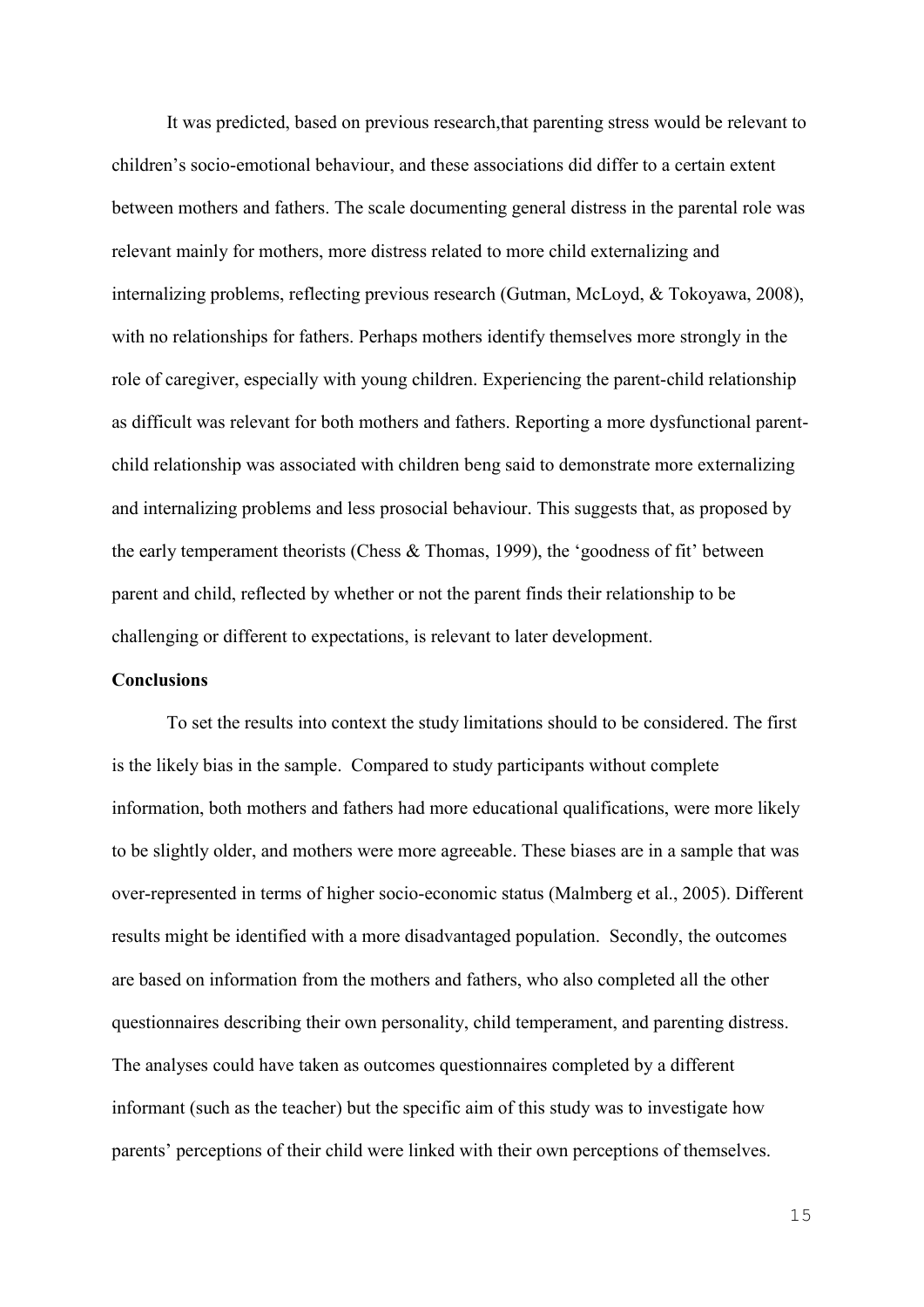Nevertheless other research might usefully examine the relevance of parental personality in predicting reports of behaviour from a non-family caregiver of from independent measures of child behaviour such as observations, which might also be able to cover parents' use of discipline or involvement in their child's activities. Reports of stress experienced in being a parent or interacting with their child would have been more compelling if accompanied by independent measures of parenting behaviour.

With those reservations in mind this study has shown that parental personality, not so frequently examined in developmental studies as characteristics such as depression or stress, has some minor relevance for predicting child behavioural and socio-emotional outcomes. The differing results for mothers and fathers highlight the need for an ongoing focus on research that investigates the role of fathers with young children. Future studies could include direct observations of fathers as they interact with their children so that better comparisons of the relevance of maternal and paternal characteristics for child development could be assessed. Information about their activities with children, such as how much they play, what type of play or other activities and how much caregiving, especially during infancy, would also be useful. Studies that have been able to observe and compare mother and fathers with infants have identified differences between them in their interactions (e.g. Malmberg et al., 2007). Much is now known about fathers (Lamb, 2010) but longitudinal studies need to develop even more ways to engage fathers and to observe them directly so that the relevance of their behaviour and characteristics can be clarified further.

Finally, the main conclusion from this study is that, when parents experience stress by finding their relationship with their children difficult, or by finding the parental role distressing, it is more likely that their children will develop socio-emotional or behavioural problems, and less likely that they will be positive and prosocial in their interactions with other children and teachers. Thus support for families, such as that offered by health visitors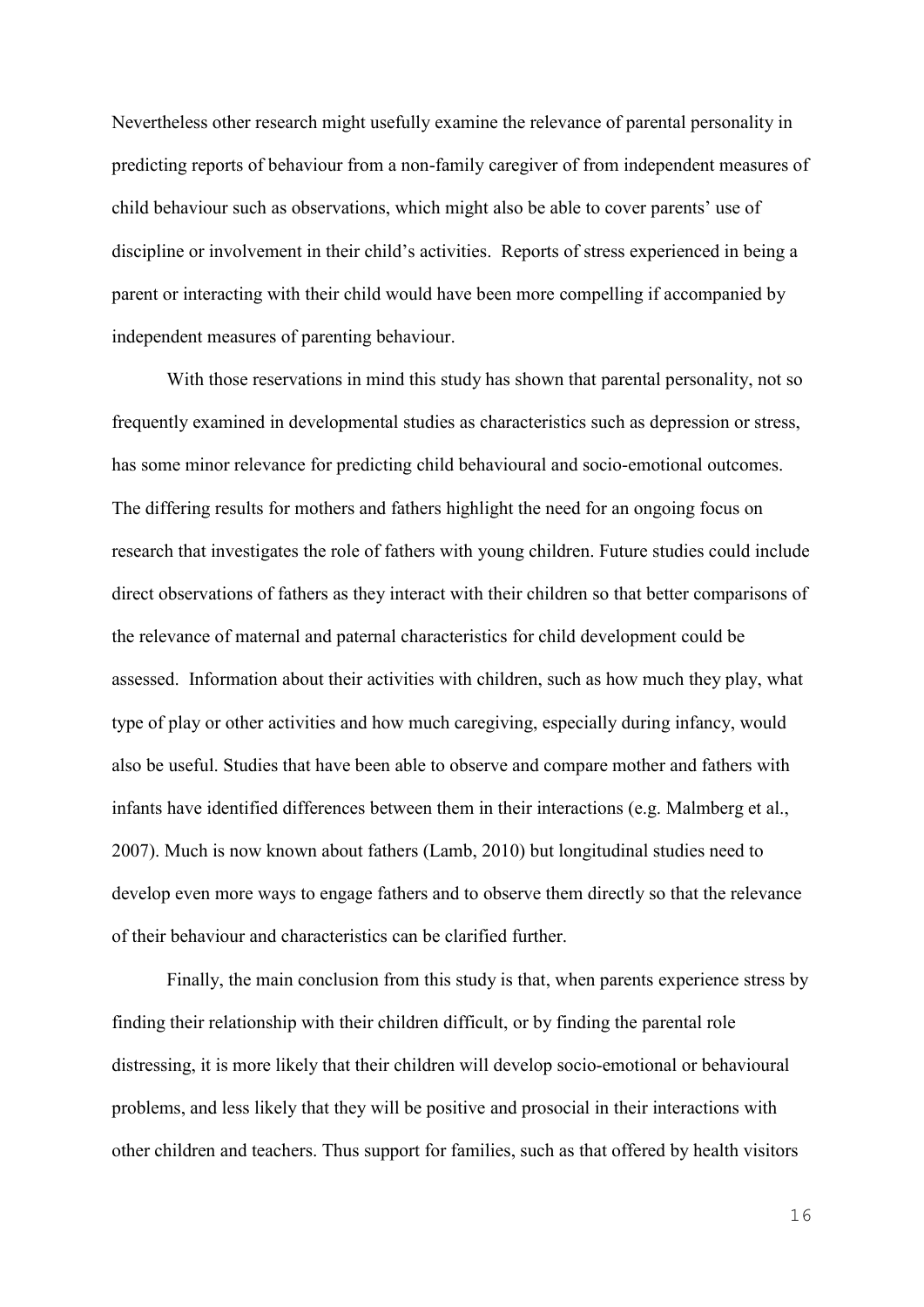or by agencies providing volunteers, may be most effective if there is a focus on encouraging parents who experience stress to develop sufficient coping strategies while children are young, before the start of school. It would also be important to provide training for primary care practitioners who see families in their homes, such as health visitors, to identify temperamentally difficult toddlers and indications of parental stress. This should enable them to be more effective in offering appropriate preventive interventions to avoid the development of either parental mental heath difficulties, marital problems or child developmental problems.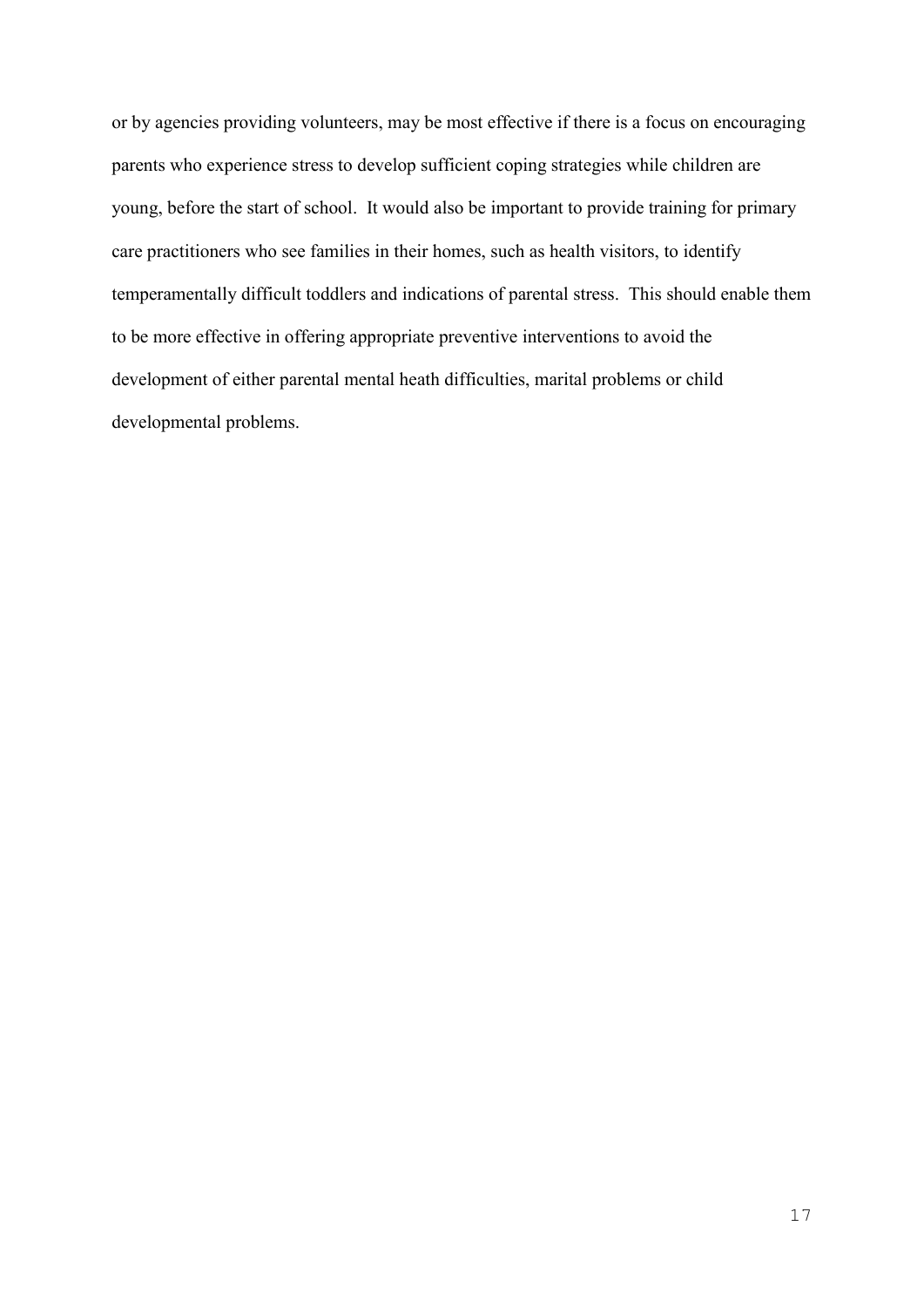#### **References**

- Abidin, R.R. (1986). *Parenting Stress Index*, 2nd.ed. Charlottesville, VA: Pediatric Psychology Press.
- Abidin, R.R. (1990). Introduction to special issue. The stresses of parenting. *Journal of Clinical Child Psychology*, *19*, 298–301.
- Abidin, R. R. (1995). *Manual for the Parenting Stress Index (PSI). Professional Manual*, 3rd ed. Psychological Assessment Resources Inc., Odessa, FL, USA.
- Achtergarde, S., Postert, C., Wessing, I., Romer, G., & Müller, J. M. (2015). Parenting and child mental health influences of parent personality, child temperament, and their interaction. *The Family Journal*, *23*, 167–179.
- Baer, J., Schreck, M., Althoff, R. R., Rettew, D., Harder, V., Ayer, L., ... & Hudziak, J. J. (2015). Child temperament, maternal parenting behavior, and child social functioning. *Journal of Child and Family Studies*, *24*, 1152–1162.
- Barnes, J., Gardiner, J., Sutcliffe, A.G., Melhuish, E. (2014). The parenting of young children by older mothers in the United Kingdom. *European Journal of Developmental Psychology*, *11*, 397–419.
- Bates, J., Freeland, C., & Lounsbury, M. (1979). Measurement of infant difficultness. *Child Development*, *50*, 794–803.
- Belsky, J., & Barends, N. (2002). Personality and parenting. In M. H. Bornstein (Ed.), *Handbook of parenting* (2nd ed.). *Being and becoming a parent, Vol. 3* (pp. 415–438) Mahwah, NJ: Erlbaum.
- Belsky, J., & Pluess, M. (2009). Beyond diathesis stress: differential susceptibility to environmental influences. *Psychological Bulletin*, *135*, 885–908.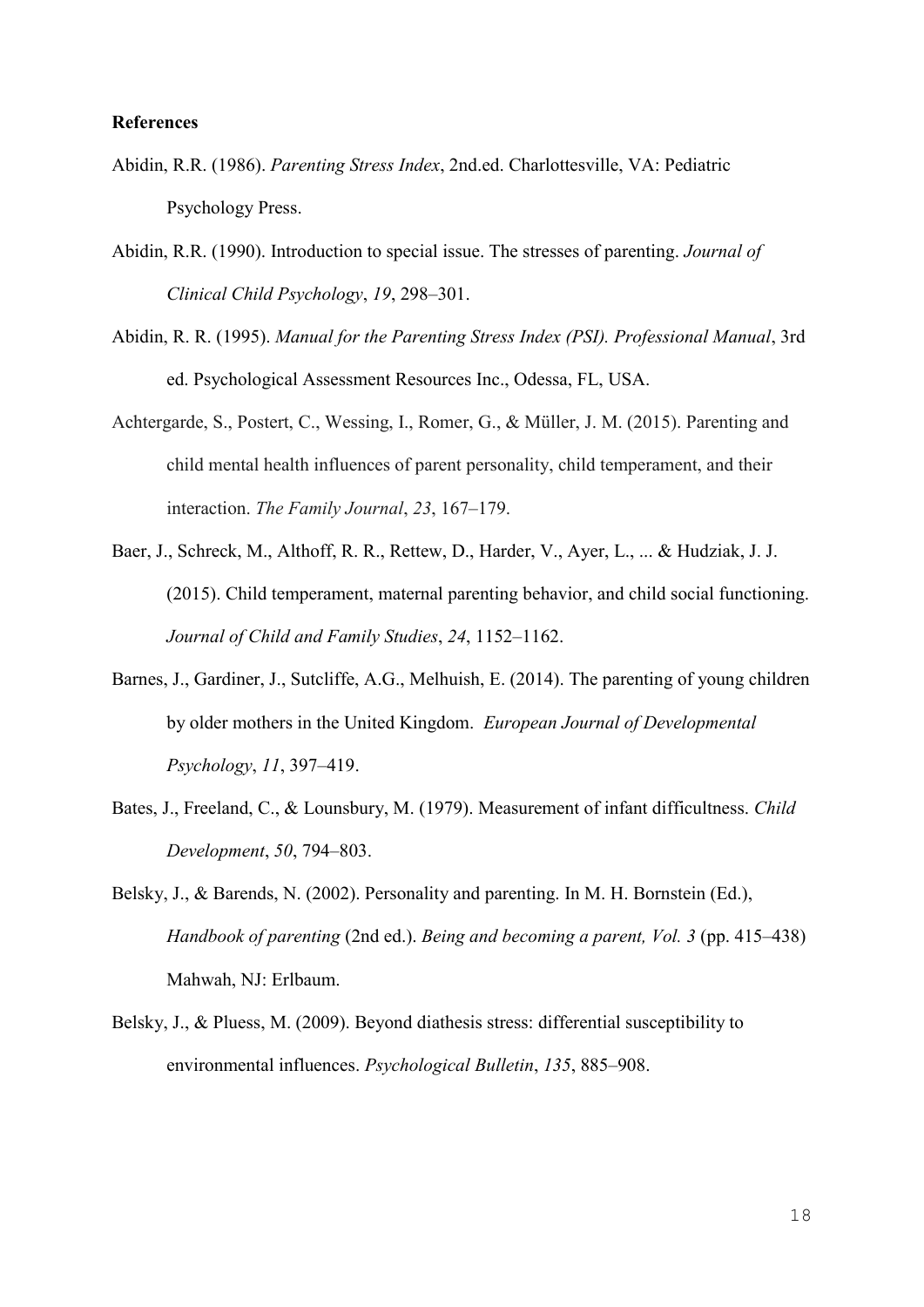- Belsky, J., Crnic, K., & Woodworth, S. (1995). Personality and parenting: Exploring the mediating role of transient mood and daily hassles. *Journal of Personality*, *63*, 905– 929.
- Benzies, K.M., Harrison, M.J. & Magill-Evans, J. (2004). Parenting stress, marital quality, and child behaviour problems at age 7 years. *Public Health Nursing, 21*, 111–121.
- Bongers, I. L., Koot, H. M., van der Ende, J., & Verhulst, F. C. (2003). The normative development of child and adolescent problem behavior. *Journal of Abnormal Psychology, 112*, 179–192.
- Bronfenbrenner, U. & Morris, P.A. (2006). The bioecological model of human development. In R.M. Lerner & W. Damon (Eds.) *Handbook of child psychology* (pp. 793–828). Hoboken, NJ: Wiley.
- Chen, X., & Schmidt, L.A. (2015). Temperament and Personality. In M. E. Lamb (Vol. Ed.), R. M. Lerner (Series Ed.), *Handbook of child psychology and developmental science*. *Vol. 3: Socioemotional Processes* (7th ed., pp. 152–200). Hoboken, NJ: Wiley.
- Chess, S., & Thomas A. (1999). *Goodness of fit: Clinical applications for infancy through adult life.* Philadelphia, PA: Bruner/Mazel.
- Clark, L. A., Kochanska, G., & Ready, R. (2000). Mothers' personality and its interaction with child temperament as predictors of parenting behavior. *Journal of Personality and Social Psychology, 79*, 274–285.
- Costa, P. T., & McCrae, R. R. (1992). The five-factor model of personality and its relevance to personality disorders. *Journal of Personality Disorders, 6*, 343–359.
- Crnic, K.A. & Acevedo, M. (1995). Everyday stress and parenting. In M.H. Bornstein (Ed.) *Handbook of Parenting* (pp. 277–297). Hillsdale, NJ: Erlbaum.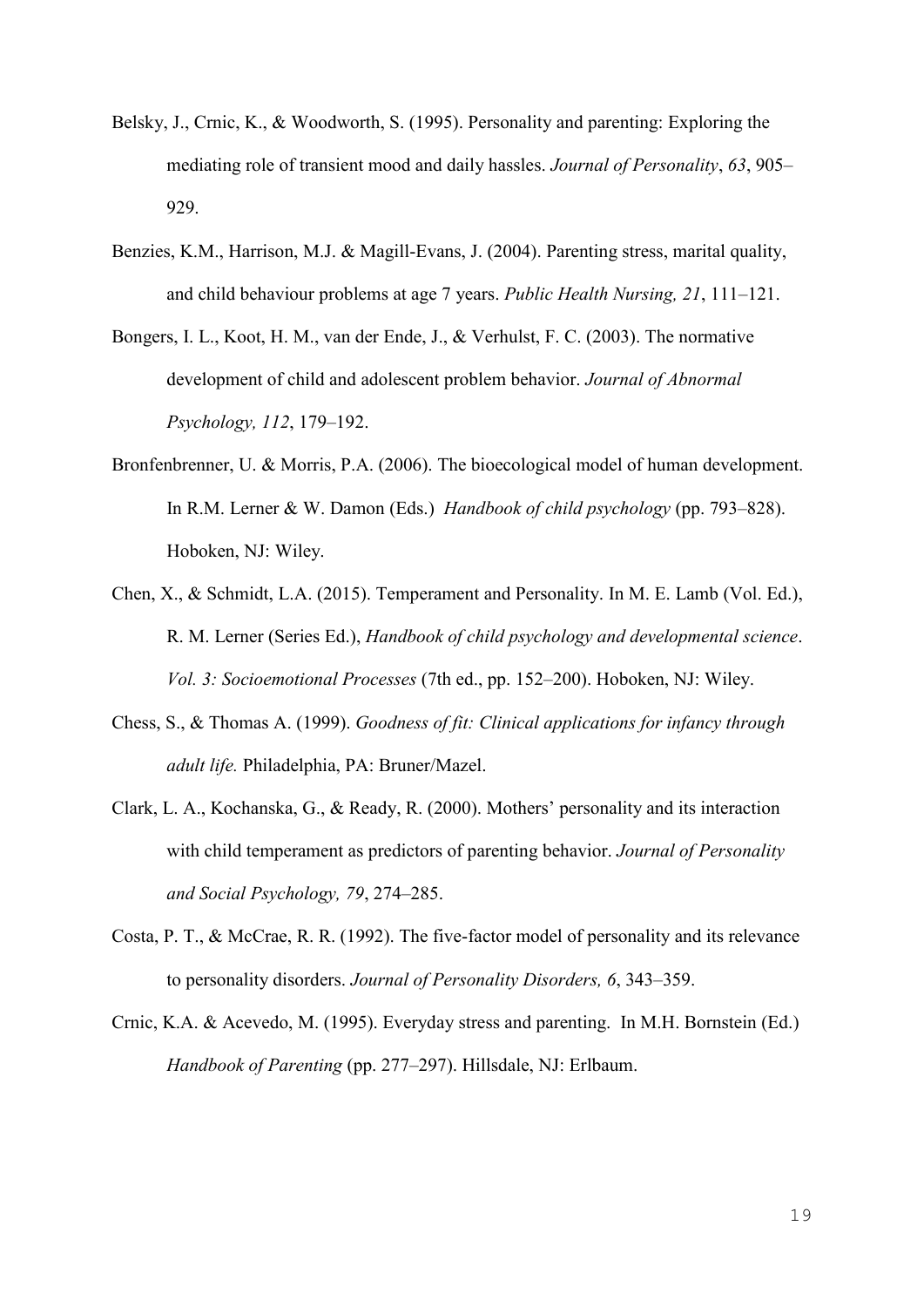- Crnic, K. A., Gaze, C., & Hoffman, C. (2005). Cumulative parenting stress across the preschool period: Relations to maternal parenting and child behaviour at age 5. *Infant and Child Development*, *14*, 117–132.
- Deater-Deckard, K., & Scarr, S. (1996). Parenting stress among dual-earner mothers and fathers: Are there gender differences? *Journal of Family Psychology*, *10*, 45–59.
- Deater‐Deckard, K. (1998). Parenting stress and child adjustment: Some old hypotheses and new questions. *Clinical Psychology: Science and Practice*, *5*, 314–332.
- Dubow, E.F., Boxer, P. & Huesmann, L.R. (2009). Long-term effects of parent's education on children's educational and occupational success: mediation by family interactions, child aggression, and teenage aspirations. *Merrill Palmer Quarterly,* 55, 224–249.
- Eisenberg, N., Cumberland, A., Spinrad, T. L., Fabes, R. A., Shepard, S. A., Reiser, M., ... Guthrie, I. K. (2001). The relations of regulation and emotionality to children's externalizing and internalizing problem behavior. *Child Development*, *72*, 1112–1134.
- Eisenberg, N., Sadovsky, A., Spinrad, T. L., Fabes, R. A., Losoya, S. H., Valiente, C., ... Shepard, S. A. (2005). The relations of problem behavior status to children's negative emotionality, effortful control, and impulsivity: concurrent relations and prediction of change. *Developmental Psychology*, *41*, 193–211.
- Eisenberg, N., Valiente, C., Spinrad, T. L., Cumberland, A., Liew, J., Reiser, M... Losoya, S. H. (2009). Longitudinal relations of children's effortful control, impulsivity, and negative emotionality to their externalizing, internalizing, and co-occurring behavior problems. *Developmental Psychology*, *45*, 988–1008.
- Ellis, B. J., Boyce, W. T., Belsky, J., Bakermans-Kranenburg, M. J., & Van IJzendoorn, M. H. (2011). Differential susceptibility to the environment: An evolutionaryneurodevelopmental theory. *Development and Psychopathology, 23*, 7–28.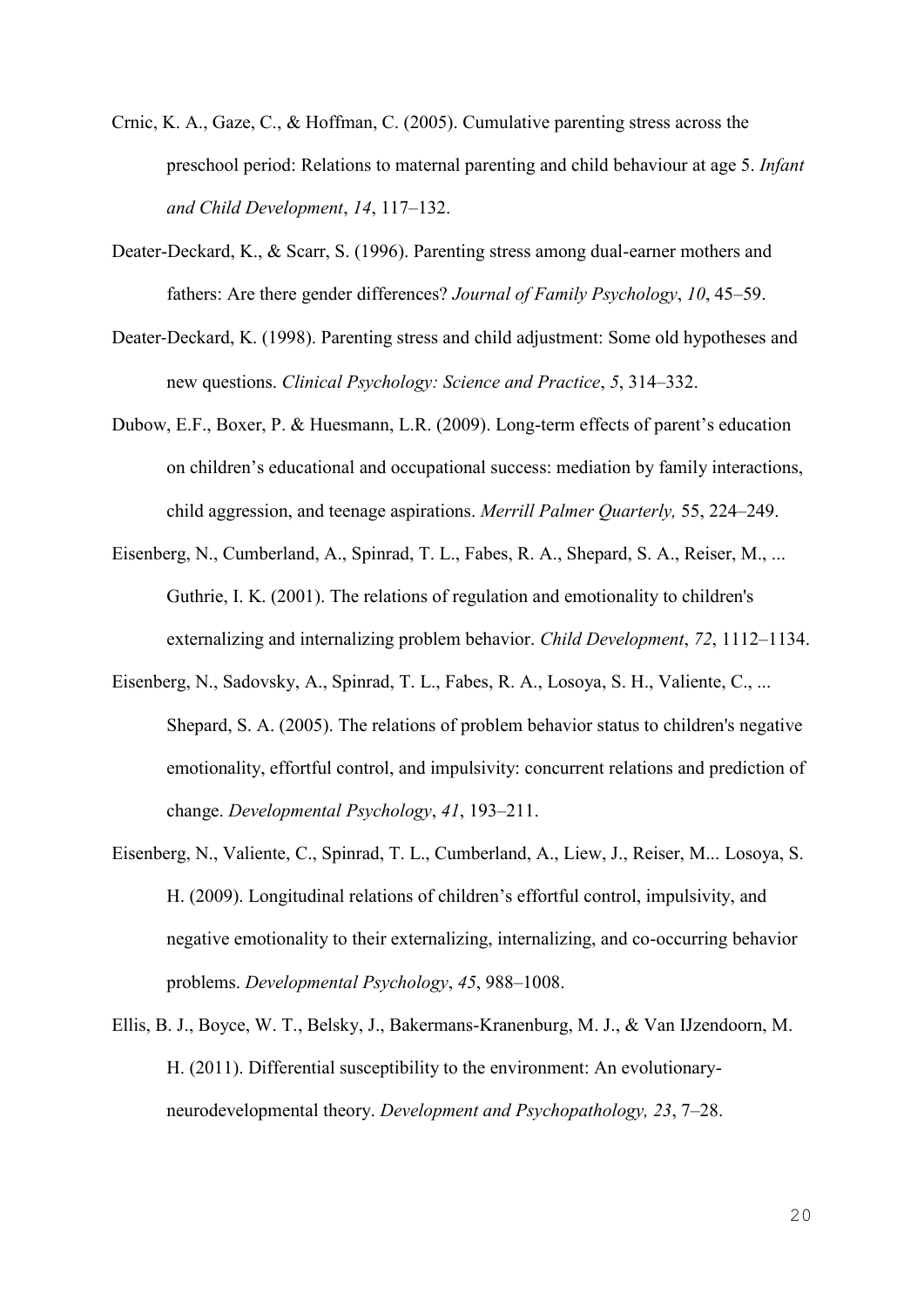- Eryigit-Madzwamuse, S., & Barnes, J. (2013). Is early center-based child care associated with tantrums and unmanageable behavior over time up to school entry? *Child & Youth Care Forum, 42*, 101–117.
- Gallitto, E. (2015). Temperament as a moderator of the effects of parenting on children's behavior. *Development and psychopathology*, *27*, 757–773.
- Gardiner, J., Sutcliffe, A.G., Melhuish, E., & Barnes, J. (2015). Paternal age, paternal presence and children's health: an observational study. *Pediatric Reports, 7*, 5659.
- Gartstein, M. A., Putnam, S. P., & Rothbart, M. K. (2012). Etiology of preschool behavior problems: Contributions of temperament attributes in early childhood. *Infant Mental Health Journal*, *33*, 197–211.
- Goldsmith, H. H. (1996). Studying temperament via construction of the Toddler Behavior Assessment Questionnaire. *Child Development, 67*, 218–235.
- Goodman, R. (1997). The strengths and difficulties questionnaire: A research note. *Journal of Child Psychology and Psychiatry, 38*, 581–586.
- Goodman, R. (2001) *SDQ: Information for Researchers and Professionals about the Strengths and Difficulties Questionnaire*. Available at: http://www.sdqinfo.com (last accessed September 2017).
- Goodman, A., & Goodman, R. (2009). Strengths and Difficulties Questionnaire as a dimensional measure of child mental health. *Journal of the American Academy of Child and Adolescent Psychiatry, 48*, 400–403.
- Gutman, L. M., McLoyd, V. C., & Tokoyawa, T. (2008). Financial strain, neighborhood, stress, parenting behaviors, and adolescent adjustment in urban African American Families. *Journal of Research on Adolescence*, *15,* 425–449.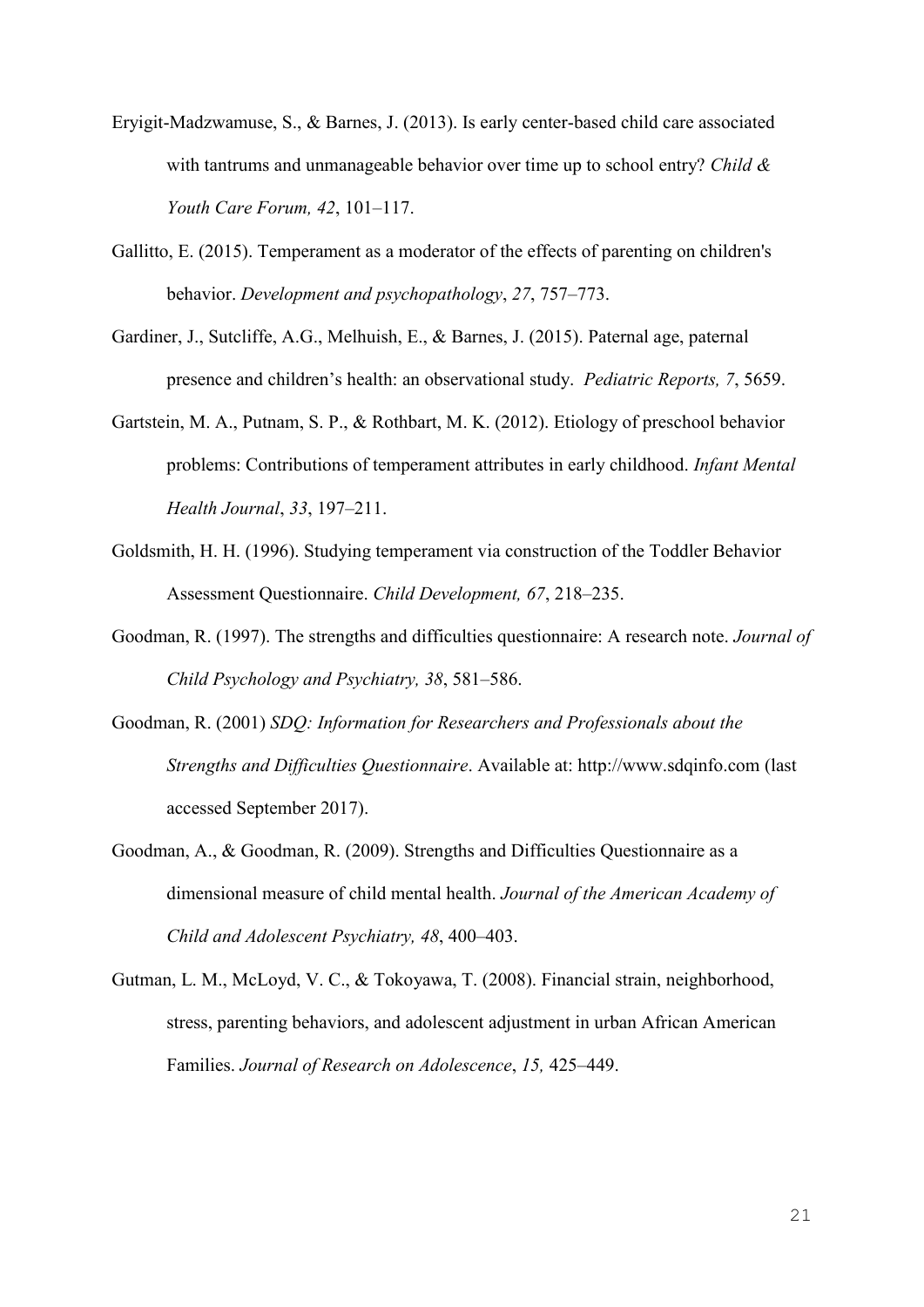- Kiff, C. J., Lengua, L. J., & Zalewski, M. (2011). Nature and nurturing: Parenting in the context of child temperament. *Clinical Child and Family Psychology Review*, *14*, 251–301.
- Kim, S., & Kochanska, G. (2012). Child temperament moderates effects of parent–child mutuality on self‐regulation: A relationship‐based path for emotionally negative infants. *Child Development*, *83*, 1275–1289.
- Kochanska, G., Aksan, N., & Nichols, K. E. (2003). Maternal power assertion in discipline and moral discourse contexts: commonalities, differences, and implications for children's moral conduct and cognition. *Developmental Psychology*, *39*, 949–963.
- Kochanska, G., Friesenborg, A. E., Lange, L. A., & Martel, M. A. (2004). Parents' personality and infants' temperament as contributors to their emerging relationship. *Journal of Personality and Social Psychology, 86*, 744–759.
- Koenig, J.L., Barry, R.A., & Kochanska, G. (2010). Rearing difficult children: Parents' personality and children's proneness to anger as predictors of future parenting. *Parenting: Science and Practice*, *10*, 258–273.
- Kohen, D. E., Leventhal, T., Dahinten, V. S., & McIntosh, C. N. (2005). Neighborhood disadvantage: Pathways of effects for young children. *Child Development*, *79*, 156– 169.
- Lahey, B. B., Van Hulle, C. A., Keenan, K., Rathouz, P. J., D'Onofrio, B. M., Rodgers, J. L., & Waldman, I. D. (2008). Temperament and parenting during the first year of life predict future child conduct problems. *Journal of Abnormal Child Psychology*, *36*, 1139–1158.
- Lamb, M.E. (Ed.) (2010). *The role of the father in child development. 5th Edition*. Chichester, UK: Wiley.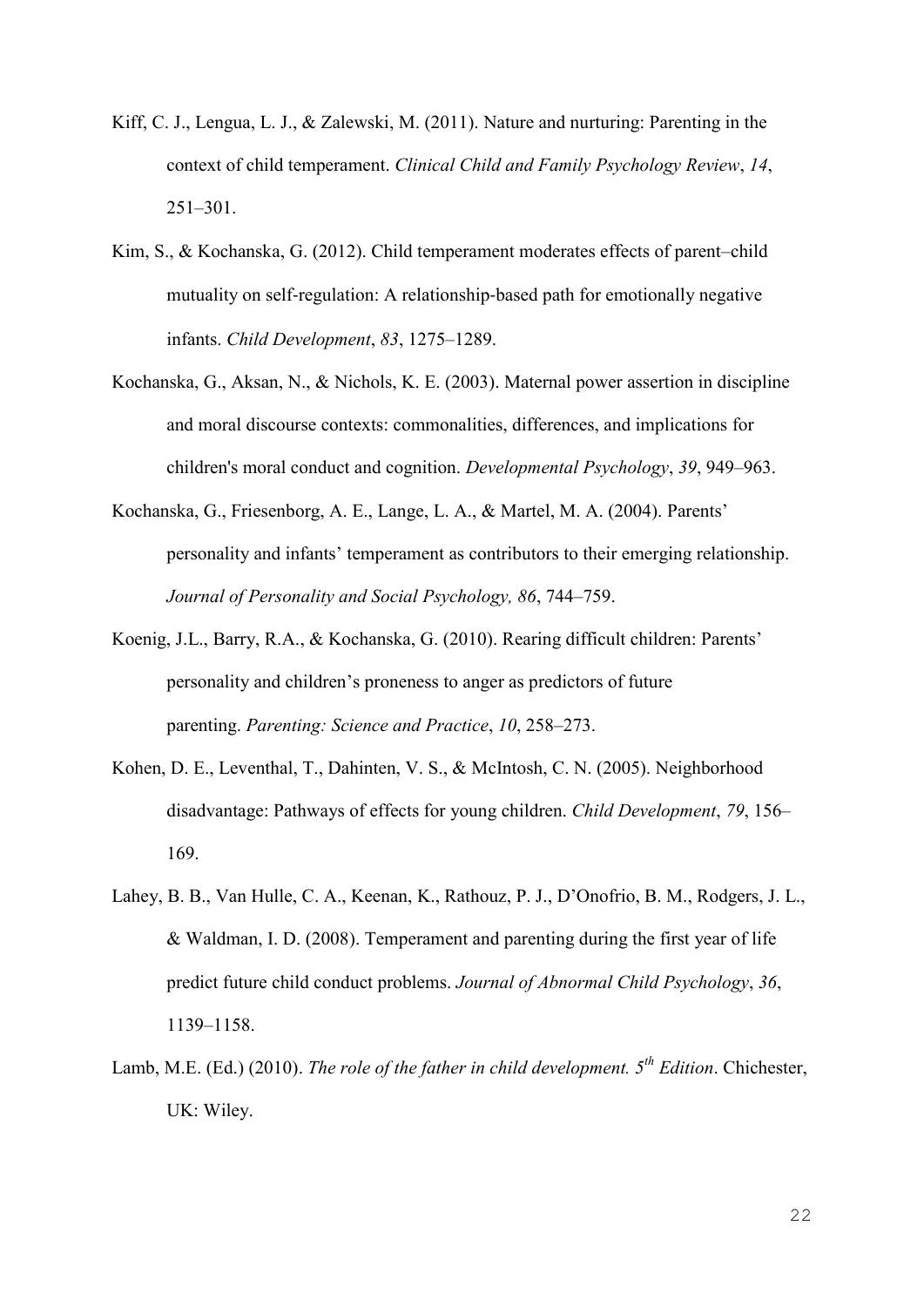- Lengua L.J., Kovacs E.A. (2005). Bidirectional associations between temperament and parenting and the prediction of adjustment problems in middle childhood. *Journal of Applied Developmental Psychology*, *26*, 21–38.
- Mackler, J. S., Kelleher, R. T., Shanahan, L., Calkins, S. D., Keane, S. P., & O'Brien, M. (2015). Parenting stress, parental reactions, and externalizing behavior from ages 4 to 10. *Journal of Marriage and Family*, *77*, 388–406.
- Malmberg, L.-E., Davies, B., Walker, J., Barnes, J., Sylva, K., Stein, A., & Leach, P. (2005). The Families, Children and Child Care (FCCC) study in relation to area characteristics: Recruitment and sample description. (http://www. familieschildrenchildcare.org/fccc\_frames\_home.html).
- Malmberg, L-E, Stein, A., West, A., Lewis, S., Barnes, J., Leach, P., Sylva, K. & the FCCC team (2007). Parent-infant interaction: a growth model approach. *Infant Behavior and Development*, *30*, 615–630.
- McCartney, K., Clarke-Stewart, A., Owen, M. T., Burchinal, M., Bub, K. L., & Belsky, J. (2010). Testing a series of causal propositions relating time in child care to children's externalizing behavior. *Developmental Psychology, 46*, 1–17.
- Metsäpelto, R. L., & Pulkkinen, L. (2003). Personality traits and parenting: Neuroticism, extraversion, and openness to experience as discriminative factors. *European Journal of Personality*, *17*, 59–78.
- Miner, J. L., & Clarke-Stewart, K. A. (2008). Trajectories of externalizing behavior from age 2 to age 9: relations with gender, temperament, ethnicity, parenting, and rater. *Developmental Psychology*, *44*, 771–786.
- Moffitt, T. E., Arseneault, L., Belsky, D., Dickson, N., Hancox, R. J., Harrington, H.,... Caspi, A. (2011). A gradient of childhood self-control predicts health, wealth, and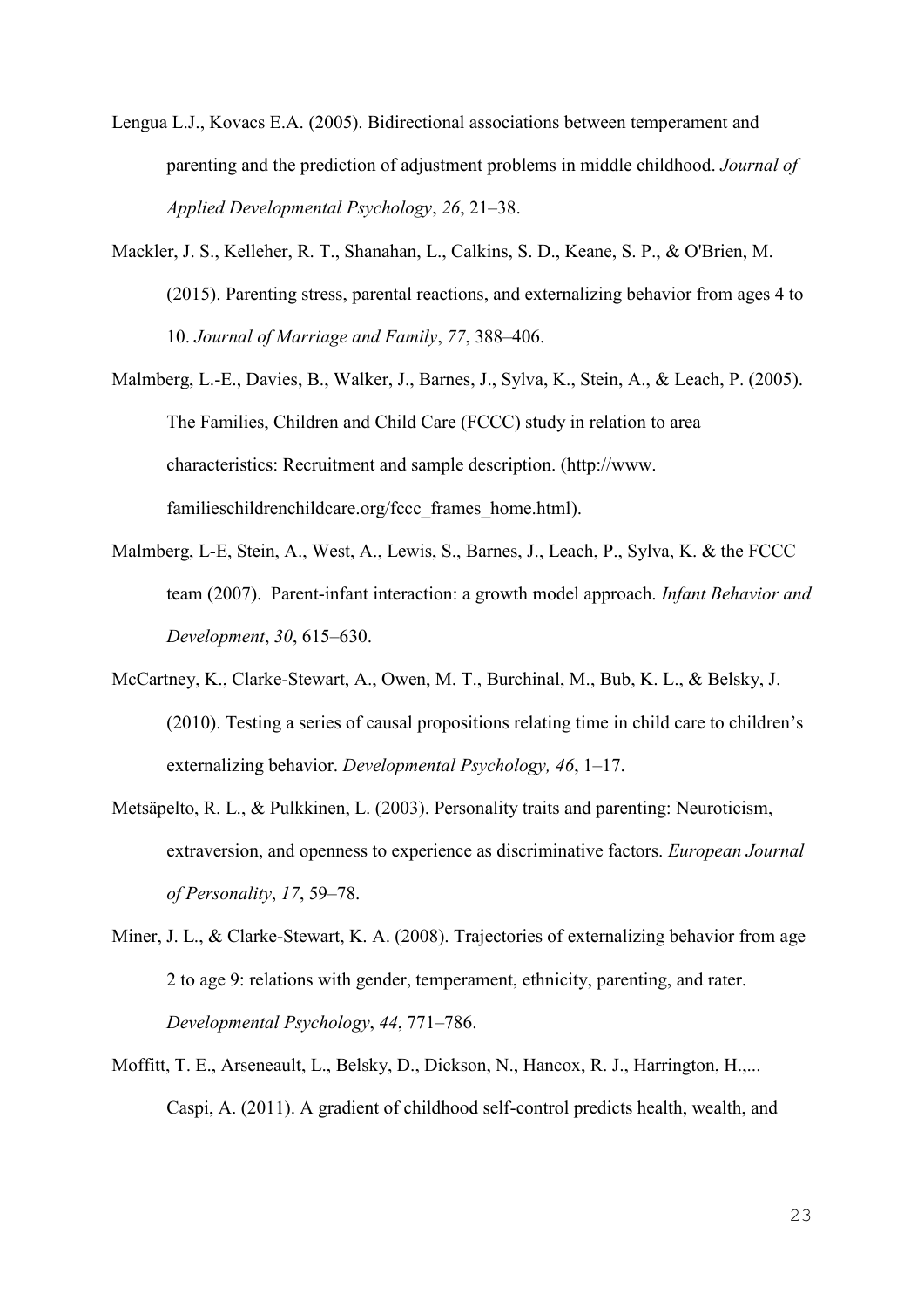public safety. *Proceedings of the National Academy of Sciences*, *USA*, *108*, 2693– 2698.

- Morgan, J., Robinson, D., Aldridge, J. (2002). Parenting stress and externalizing child behaviour. *Child and Family Social Work, 7,* 219–225.
- Mun, Y. E., Fitzgerald, H. E., Von Eye, A., Puttler, L. I., & Zucker, R. A. (2001). Temperamental characteristics as predictors of externalizing and internalizing child behavior problems in the contexts of high and low parental psychopathology. *Infant Mental Health Journal*, *22*, 393–415.
- Nagin, D.S., & Tremblay, R.E. (2001). Parental and early childhood predictors of persistent physical aggression in boys from kindergarten to High School. *Archives of General Psychiatry*, *58*, 389–394.
- Neece, C.L., Green, S.A., & Baker, B.L. (2012). Parenting stress and child behaviour problems: a transactional relationship across time. *American Journal of Intellectal and Developmental Disability, 117*, 48–66.
- NICHD Early Child Care Research Network. (2004). The type of child care and children's development at 54 months. *Early Childhood Research Quarterly, 19*, 203–230.
- Oldehinkel, A.J., Hartman, C.A., de Winter, A.F., Veenstra, R., & Ormel, J. (2004). Temperament profiles associated with internalizing and externalizing problems in preadolescence. *Development and Psychopathology, 16*, 421–440.
- Propper, C., & Moore, G. A. (2006). The influence of parenting on infant emotionality: A multi-level psychobiological perspective. *Developmental Review*, 26, 427–460.
- Sameroff, A. J. (Ed.) (2009). *The transactional model of development: how children and contexts shape each other*. Washington, DC: American Psychological Association.
- Sameroff, A.J. & Fiese, B.H. (2000) Transactional regulation. The developmental ecology of early intervention. In J.P. Shonkoff & S.J. Meisels. *Handbook of early childhood*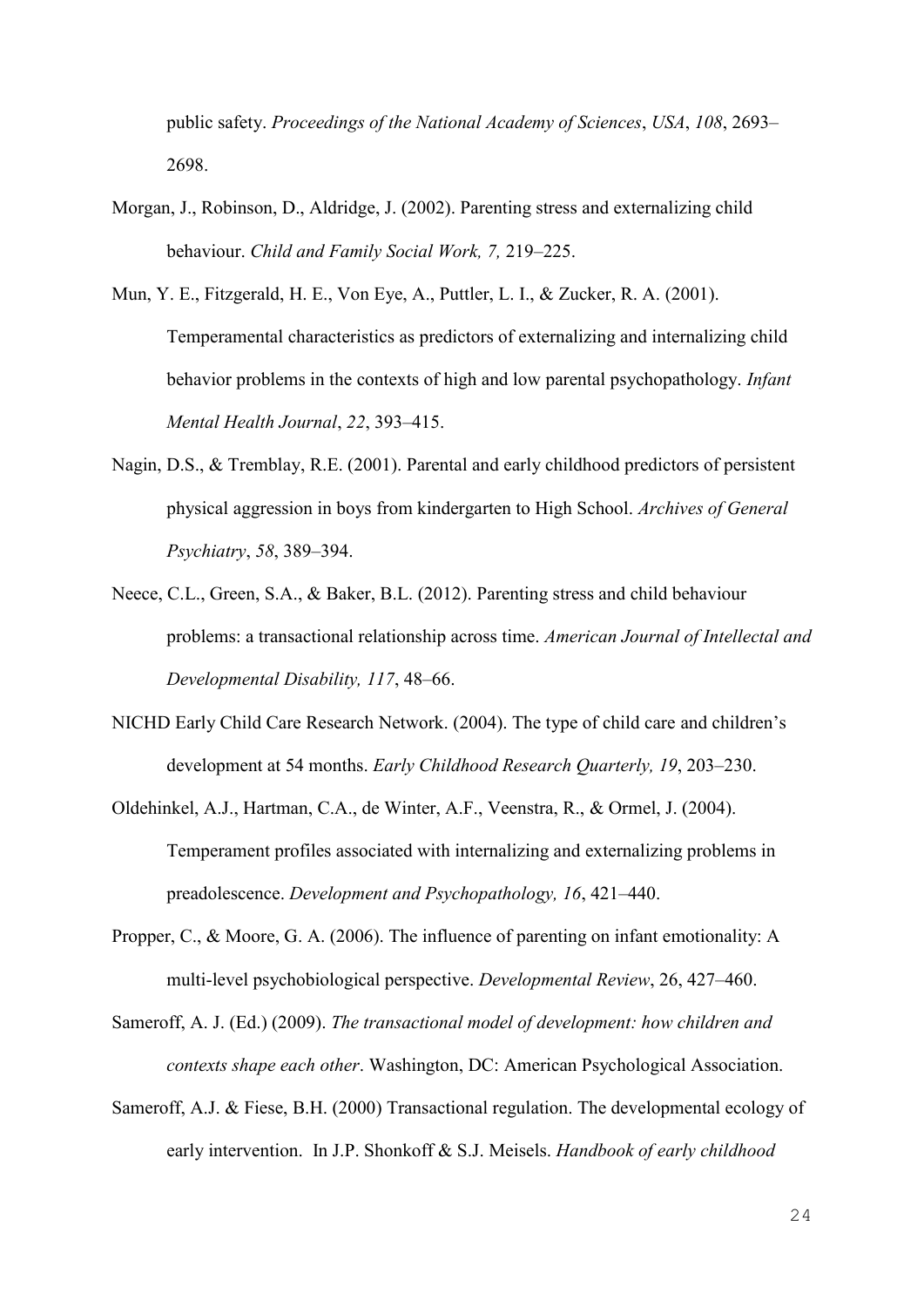*intervention. Second edition*. (pp. 135-159). Cambridge, UK: Cambridge University Press.

- Sutcliffe, A.G., Barnes, J. Belsky, J., Gardiner, J., & Melhuish, E. (2012). Health of children born to older mothers in the UK. *BMJ*, *345*:e5116.
- Thompson, R. A., & Meyer, S. (2007). Socialization of emotion regulation in the family. In J. K. Gross (Ed.), *Handbook of emotional regulation* (pp. 249–268). NY: Guilford.
- Wahl, K., & Metzner, C. (2012). Parental influences on the prevalence and development of child aggressiveness. *Journal of Child and Family Studies*, *21*, 344–355.
- Woodman, A.C., Mawdsley, H.P. & Hauser-Cram, P. (2015). Parenting stress and child behavior peoblems within families of children with developmental disabilities: transactional relations across 15 years. *Research in Developmental Disabilities, 36*, 264–276.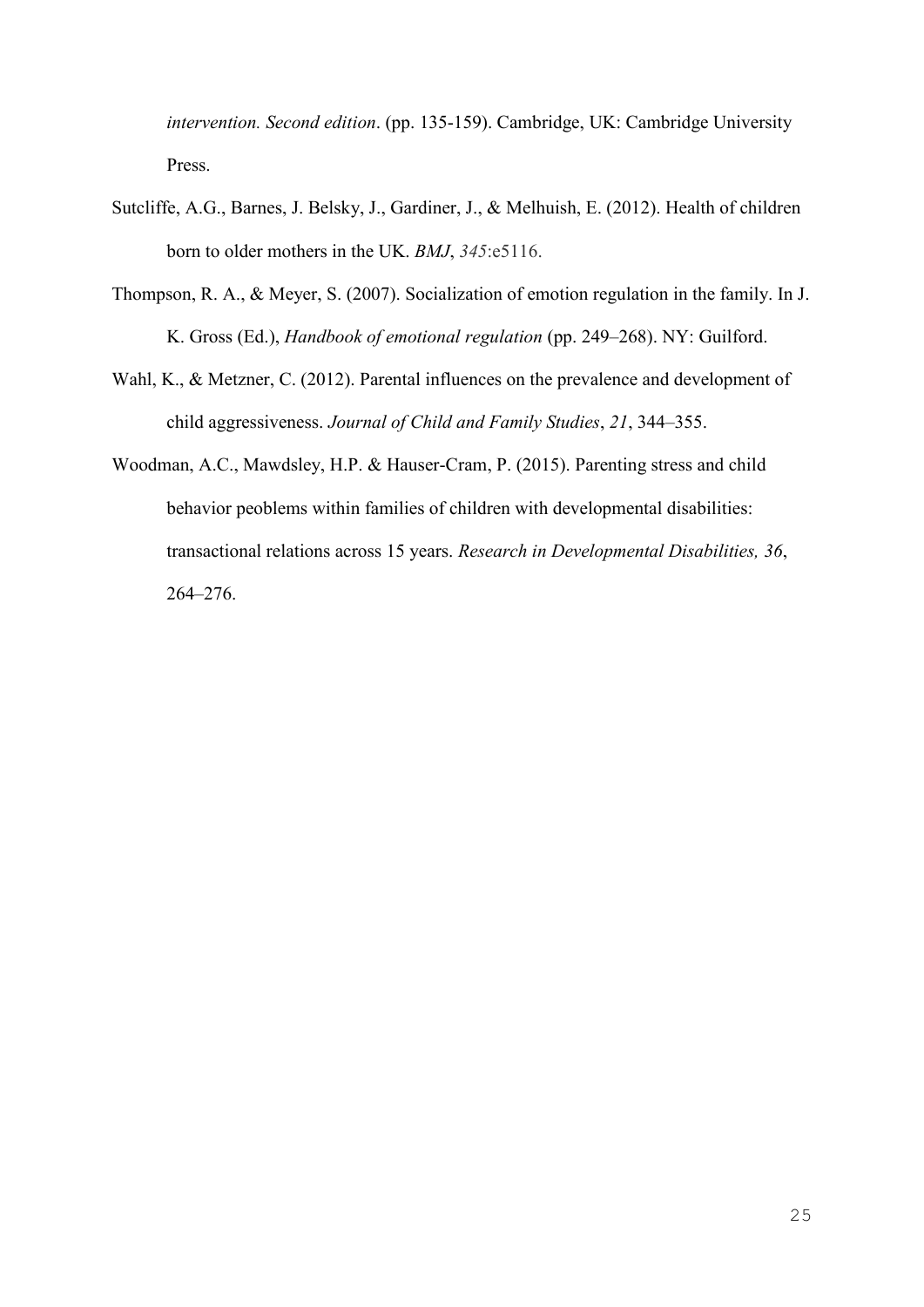Table 1. Characteristics of mothers and fathers (N=410) included in regressions (standard deviations in brackets).

|                                             | Mothers      | Fathers                | Parent mean |
|---------------------------------------------|--------------|------------------------|-------------|
|                                             |              |                        |             |
|                                             |              |                        |             |
|                                             | Mean (SD)    | Mean (SD)              |             |
| Parental age at time of child's birth       | 31.81 (4.63) | 34.39 (5.81)           |             |
| Parental level of education (range 1 to 6)  | 4.63(1.22)   | 4.52(1.29)             |             |
| Parental Extraversion (NEO)                 | 3.36(.46)    | $\overline{3.33}(.47)$ |             |
| Parental Agreeableness (NEO)                | 3.86(.38)    | 3.61(0.43)             |             |
| Parental Neuroticism (NEO)                  | 2.46(.63)    | 2.24(.60)              |             |
| Difficult infant (ICQ 3,10m. mean)          | 2.95(.49)    | 3.11(.50)              | 3.03(0.43)  |
|                                             |              |                        | $r = .46$   |
| Difficult toddler (TBAQ 18m.)               | 3.41(.63)    | 3.28(.65)              | 3.34(.56)   |
|                                             |              |                        | $r = .52$   |
| Parental distress (PSI 10m., 36m. mean)     | 2.10(.59)    | 2.09(.54)              |             |
| Parent-child dysfunctional interaction (PSI | 1.36(.36)    | 1.41(.38)              |             |
| 10m., 36m. mean)                            |              |                        |             |
| Externalizing problems (51m. SDQ)           | 1.50(.31)    | 1.54(.32)              | 1.52(.28)   |
|                                             |              |                        | $r = .60$   |
| Internalizing problems (51m. SDQ)           | 1.23(.21)    | 1.24(0.21)             | 1.23(0.18)  |
|                                             |              |                        | $r = 53$    |
| Prosocial behaviour (51m. SDQ)              | 2.54(.34)    | 2.50(.35)              | 2.52(.30)   |
|                                             |              |                        | $r = .48$   |

ICQ Bates Infant Characteristics Questionnaire; NEO Costa and McCrea Personality Inventory; PSI Abidin Parenting Stress Index; SDQ Goodman Strengths and Difficulties Questionnaire; TBAQ Goldsmith Toddler Behavior Assessment Questionnaire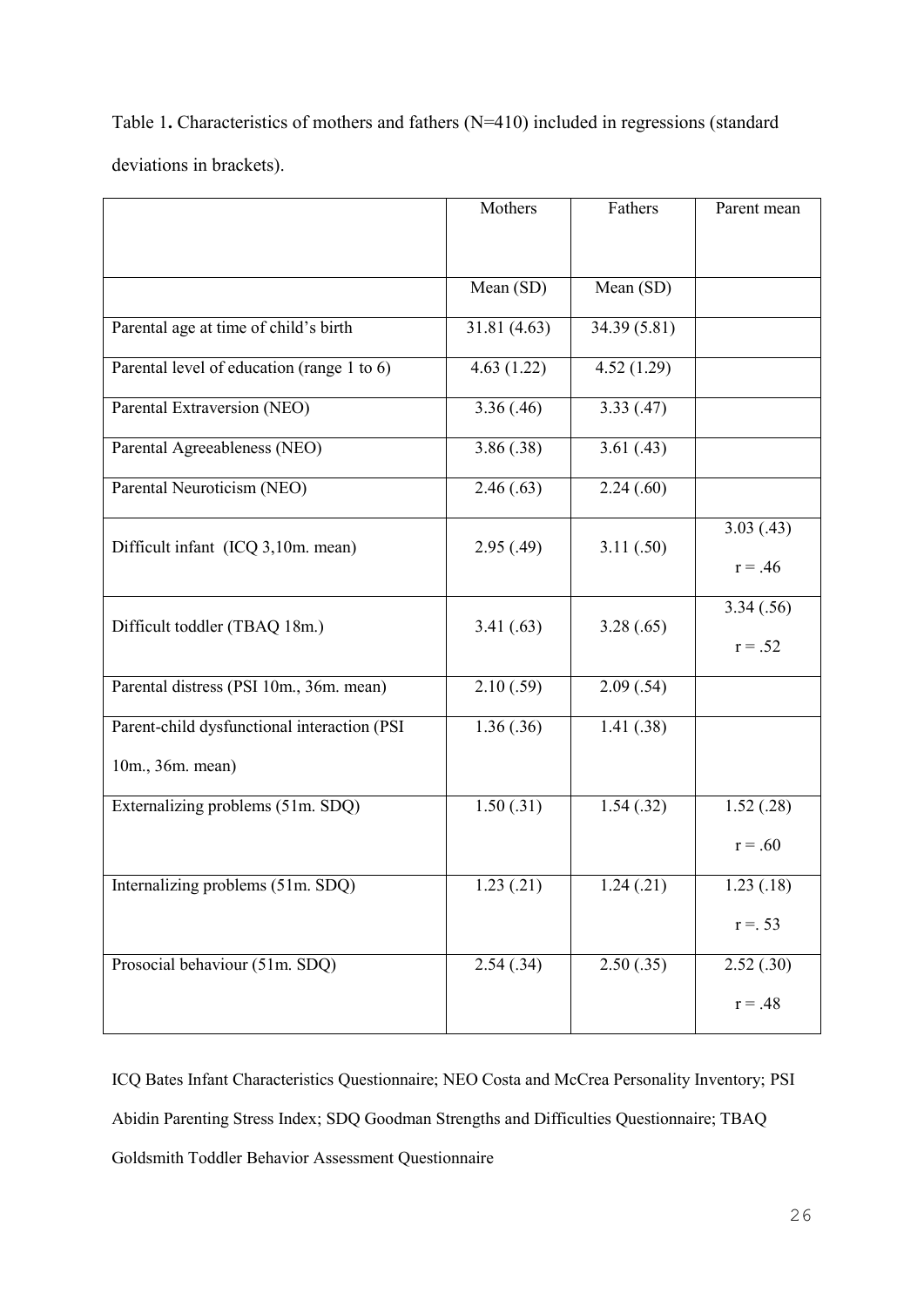Table 2**.** Associations (correlation coefficients) between covariates, predictors and outcomes at 51 months. Mothers above and fathers below

the diagonal (N=410).

|                                                  | 1              | $\boldsymbol{2}$ | $\mathbf{3}$   | $\overline{4}$ | $\overline{5}$ | 6        | $\overline{7}$ | 8              | 9        | <b>10</b>      | 11             | 12       |
|--------------------------------------------------|----------------|------------------|----------------|----------------|----------------|----------|----------------|----------------|----------|----------------|----------------|----------|
|                                                  |                |                  |                |                |                |          |                |                |          |                |                |          |
| 1. Externalizing (SDQ)                           | $\blacksquare$ | $.27**$          | $-.32**$       | $-11*$         | $-17**$        | $-12**$  | $-16**$        | $.19**$        | $.11*$   | $.14**$        | $.28**$        | $.35**$  |
| 2. Internalizing (SDQ)                           | $.31**$        | $\blacksquare$   | $-.22**$       | $-.03$         | $-.08$         | $-18**$  | $-15**$        | $.21**$        | $.15***$ | $.24**$        | $.29**$        | $.25**$  |
| 3. Prosocial (SDQ)                               | $-.36**$       | $-.23**$         | $\blacksquare$ | $-11*$         | .03            | $.17**$  | $.10*$         | $-13**$        | $-0.09*$ | $-.08$         | $-17**$        | $-.22**$ |
| 4. Parental age                                  | $-.11**$       | $-11*$           | $-.02$         | $\blacksquare$ | $.30**$        | $-.07$   | $.09*$         | $-.06$         | .05      | .01            | $-.02$         | $-.06$   |
| 5. Parental education                            | $-19**$        | $-.07$           | .02            | $.14**$        |                | .00.     | .05            | $-.05$         | .02      | .06            | .05            | .05      |
| 6. Extraversion (NEO)                            | $-.01$         | $-.08$           | $.19**$        | $-16**$        | $-.02$         | $\Box$   | $.29**$        | $-44**$        | $-16**$  | $-.07$         | $-.33**$       | $-.25**$ |
| 7. Agreeableness (NEO)                           | $-.08$         | $-.09$           | .03            | .02            | .01            | $.18**$  | $\sim$         | $-.36**$       | $-10*$   | $-11*$         | $-.28**$       | $-.30**$ |
| 8. Neuroticism (NEO)                             | $.10*$         | $.18**$          | $-.06$         | .01            | .00.           | $-.40**$ | $-23**$        | $\blacksquare$ | $.15**$  | $.23**$        | $.55**$        | $.38**$  |
| 9. Difficult infant (ICQ)                        | $.20**$        | $.10*$           | $-15**$        | .01            | .04            | $-.26**$ | $-12**$        | $.18**$        |          | $.32**$        | $.21**$        | $.33**$  |
| 10. Difficult toddler (TBAQ)                     | $.17**$        | $.16**$          | $-.08$         | .01            | .01            | $-19**$  | $-.24**$       | $.27**$        | $.31**$  | $\blacksquare$ | $.18**$        | $.16**$  |
| 11. Parental distress (PSI)                      | $13**$         | $.13**$          | $-15**$        | .08            | .08            | $-.35**$ | $-28**$        | $.52**$        | $.26**$  | $.26**$        | $\blacksquare$ | $.57**$  |
| 12. Parent-child dysfunctional interaction (PSI) | $.27**$        | $.22**$          | $-.27**$       | $-.01$         | $-.05$         | $-.21**$ | $-.21**$       | $.22**$        | $.35**$  | $.23**$        | $.42**$        |          |

Note: \* *p* ≤ .05; \*\* *p* ≤ .01; ICQ Bates Infant Characteristics Questionnaire; NEO Costa and McCrea Personality Inventory; PSI Abidin Parenting Stress

Index; SDQ Goodman Strengths and Difficulties Questionnaire; TBAQ Goldsmith Toddler Behavior Assessment Questionnaire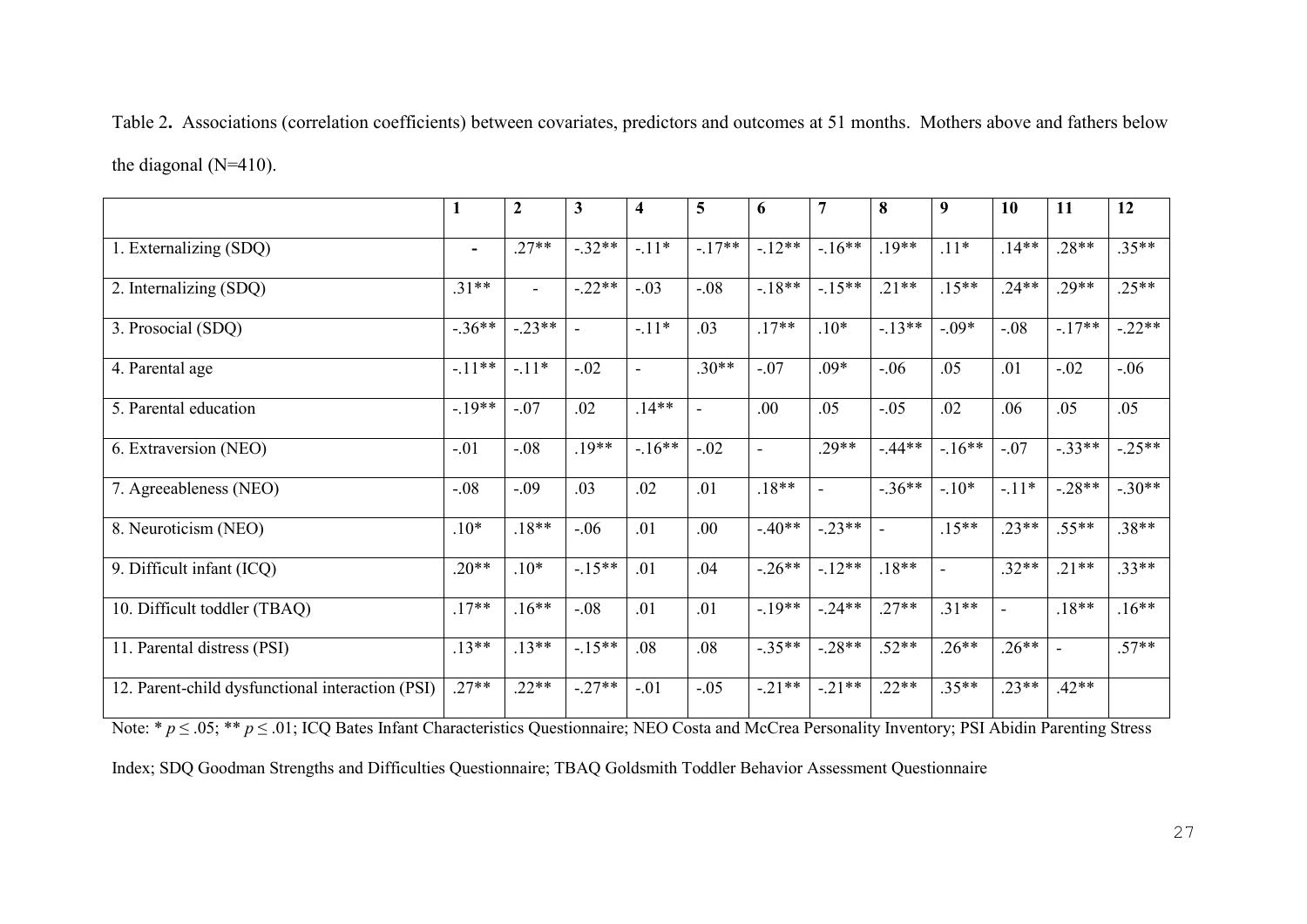Table 3. Result of regression analysis to predict externalizing problems (SDQ) at 51 months

|        |                                          | B        | SE      | Standardized $\beta$ |
|--------|------------------------------------------|----------|---------|----------------------|
|        | (Constant)                               | 1.434    | .31     |                      |
| Step 1 | Gender (boy 0, girl1)                    | $-.068$  | .027    | $-121*$              |
|        | Maternal age                             | $-.003$  | .004    | $-.043$              |
|        | Paternal age                             | $-.001$  | $-.003$ | $-0.014$             |
|        | Maternal education                       | $-.032$  | .013    | $-139*$              |
|        | Paternal education                       | $-.018$  | .012    | $-.081$              |
|        | Maternal Extraversion (NEO)              | $-.005$  | .032    | $-.009$              |
|        | Paternal Extraversion (NEO)              | .027     | .033    | .045                 |
|        | Maternal Agreeableness (NEO)             | $-.066$  | .038    | $-.090(*)$           |
|        | Paternal Agreeableness (NEO)             | $-0.015$ | .032    | $-.023$              |
|        | Maternal Neuroticism (NEO)               | .032     | .024    | .071                 |
|        | Paternal Neuroticism (NEO)               | .016     | .025    | .034                 |
|        | Difficult infant (M+F, ICQ)              | .092     | .033    | $.140**$             |
|        | Difficult toddler (M+F, TBAQ)            | .077     | .026    | $.154**$             |
|        | F 5.259*** [df 13,397] $\Delta R^2$ .119 |          |         |                      |
|        | Step 2 $(Constant)$                      | .891     | .300    |                      |
|        | Gender (boy 0, girl1)                    | $-.058$  | .025    | $-0.099**$           |
|        | Maternal age                             | $-.003$  | .003    | $-.043$              |
|        | Paternal age                             | .000     | .003    | $-0.006$             |
|        | Maternal education                       | $-.034$  | .012    | $-150**$             |
|        | Paternal education                       | $-0.013$ | .011    | $-.061$              |
|        | Maternal Extraversion (NEO)              | .023     | .030    | .040                 |
|        | Paternal Extraversion (NEO)              | .039     | .031    | .064                 |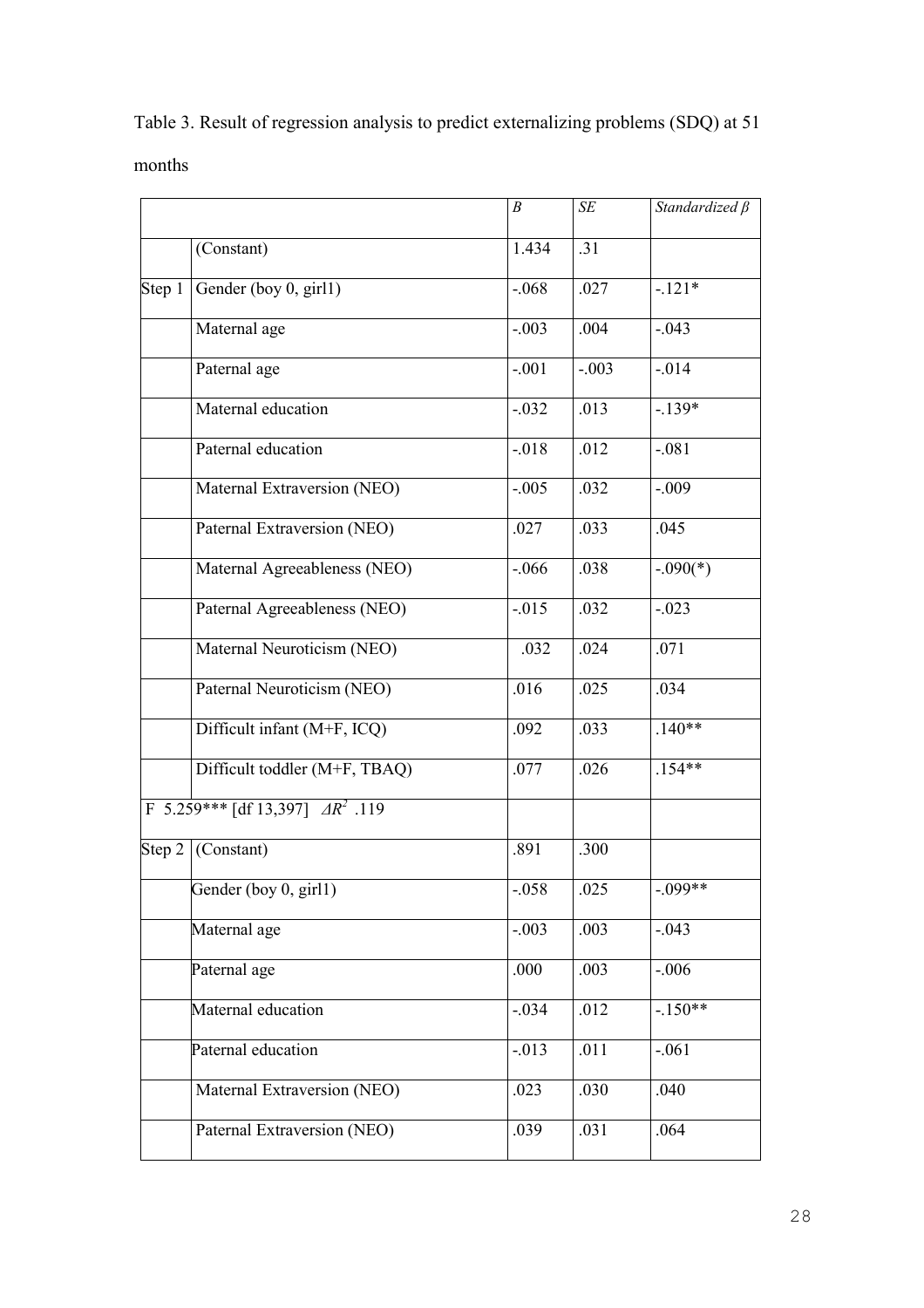| Maternal Agreeableness (NEO)                             | $-0.016$ | .036 | $-0.022$ |
|----------------------------------------------------------|----------|------|----------|
| Paternal Agreeableness (NEO)                             | .005     | .030 | .007     |
| Maternal Neuroticism (NEO)                               | $-.029$  | .025 | $-.065$  |
| Paternal Neuroticism (NEO)                               | .007     | .024 | .015     |
| Difficult infant (M+F, ICQ)                              | .017     | .032 | .026     |
| Difficult toddler (M+F, TBAQ)                            | .062     | .024 | $.125**$ |
| Maternal Parental distress (PSI)                         | .066     | .031 | $.135*$  |
| Paternal Parental distress (PSI)                         | .011     | .027 | .023     |
| Maternal Parent-child dysfunctional<br>interaction (PSI) | .249     | .049 | .295***  |
|                                                          |          |      |          |
| Paternal Parent-child dysfunctional<br>interaction (PSI) | .071     | .031 | $.112*$  |
| F 8.680*** [df 17,393] $\Delta R^2$ .242                 |          |      |          |

Note: df degrees of freedom; *ΔR<sup>2</sup>*Adjusted R Squared; (\*) p<.10, \* *p* ≤ .05; \*\* *p* ≤ .01; \*\*\* *p* ≤ .001; ICQ Bates Infant Characteristics Questionnaire; NEO Costa and McCrea Personality Inventory; PSI Abidin Parenting Stress Index; SDQ Goodman Strengths and Difficulties Questionnaire; TBAQ Goldsmith Toddler Behavior Assessment Questionnaire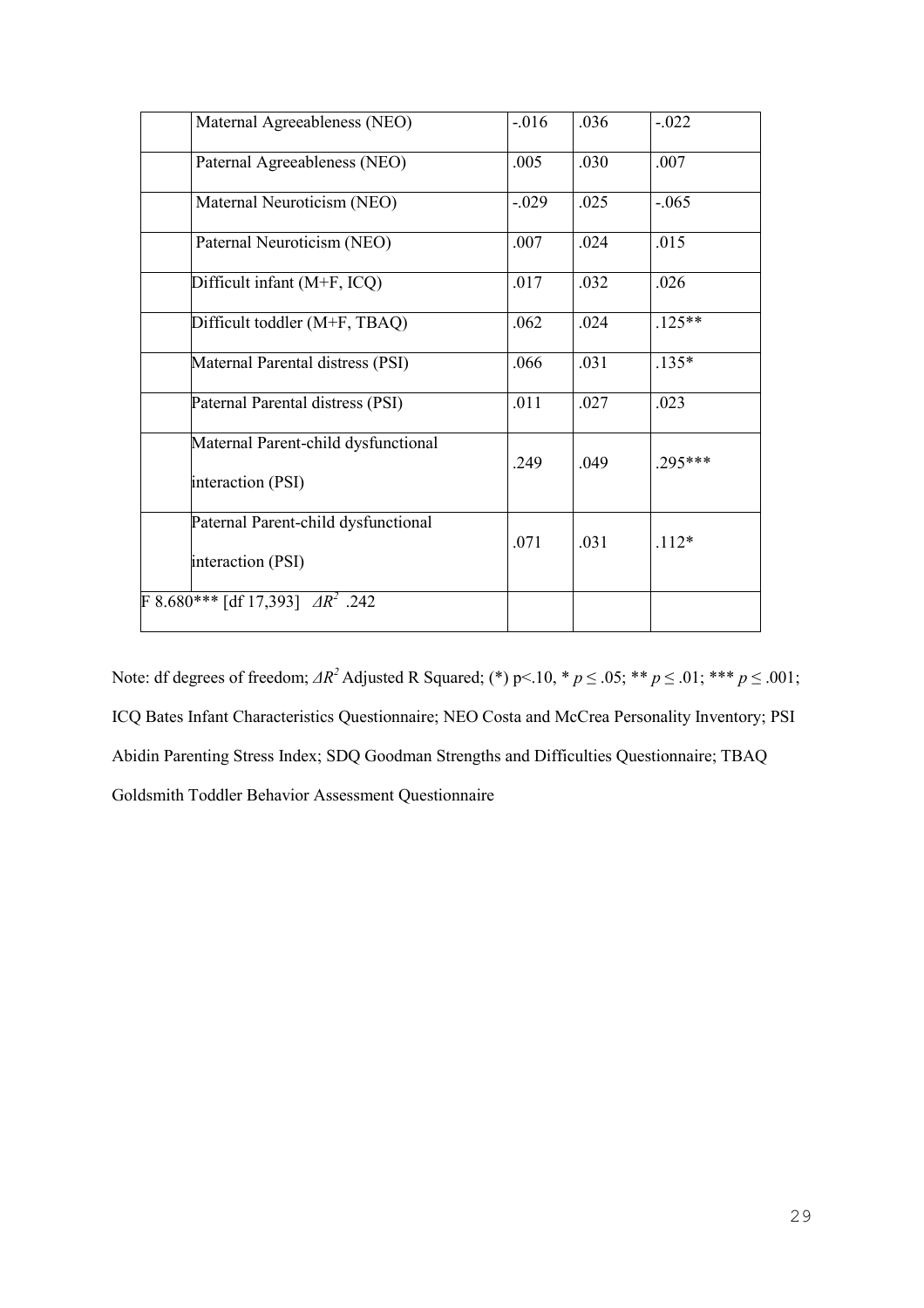Table 4. Results of regression analysis to predict internalizing behaviour problems (SDQ) at 51 months

|        |                                              | B        | SE   | Standardized $\beta$ |
|--------|----------------------------------------------|----------|------|----------------------|
|        | (Constant)                                   | 1.247    | .207 |                      |
| Step 1 | Gender (boy 0, girl1)                        | .000     | .018 | .001                 |
|        | Maternal age                                 | .002     | .002 | .048                 |
|        | Paternal age                                 | $-.003$  | .002 | $-.108$              |
|        | Maternal education                           | $-.020$  | .008 | $-134*$              |
|        | Paternal education                           | $-.001$  | .008 | $-.006$              |
|        | Maternal Extraversion (NEO)                  | $-.054$  | .021 | $-139**$             |
|        | Paternal Extraversion (NEO)                  | .006     | .022 | .016                 |
|        | Maternal Agreeableness (NEO)                 | $-.024$  | .025 | $-0.049$             |
|        | Paternal Agreeableness (NEO)                 | .008     | .021 | .019                 |
|        | Maternal Neuroticism (NEO)                   | .021     | .016 | .071                 |
|        | Paternal Neuroticism (NEO)                   | .028     | .016 | .090                 |
|        | Difficult infant (M+F, ICQ)                  | .016     | .022 | .036                 |
|        | Difficult toddler (M+F, TBAQ)                | .060     | .017 | $.184***$            |
|        | $F\,4.770***$ [df 13, 397] $\Delta R^2$ .107 |          |      |                      |
| Step 2 | (Constant)                                   | 1.056    | .208 |                      |
|        | Gender (boy 0, girl1)                        | .005     | .017 | .012                 |
|        | Maternal age                                 | .002     | .002 | .038                 |
|        | Paternal age                                 | $-.003$  | .002 | $-.097$              |
|        | Maternal education                           | $-.021$  | .008 | $-139*$              |
|        | Paternal education                           | .002     | .008 | .014                 |
|        | Maternal Extraversion (NEO)                  | $-0.045$ | .021 | $-117*$              |
|        | Paternal Extraversion (NEO)                  | .009     | .021 | .023                 |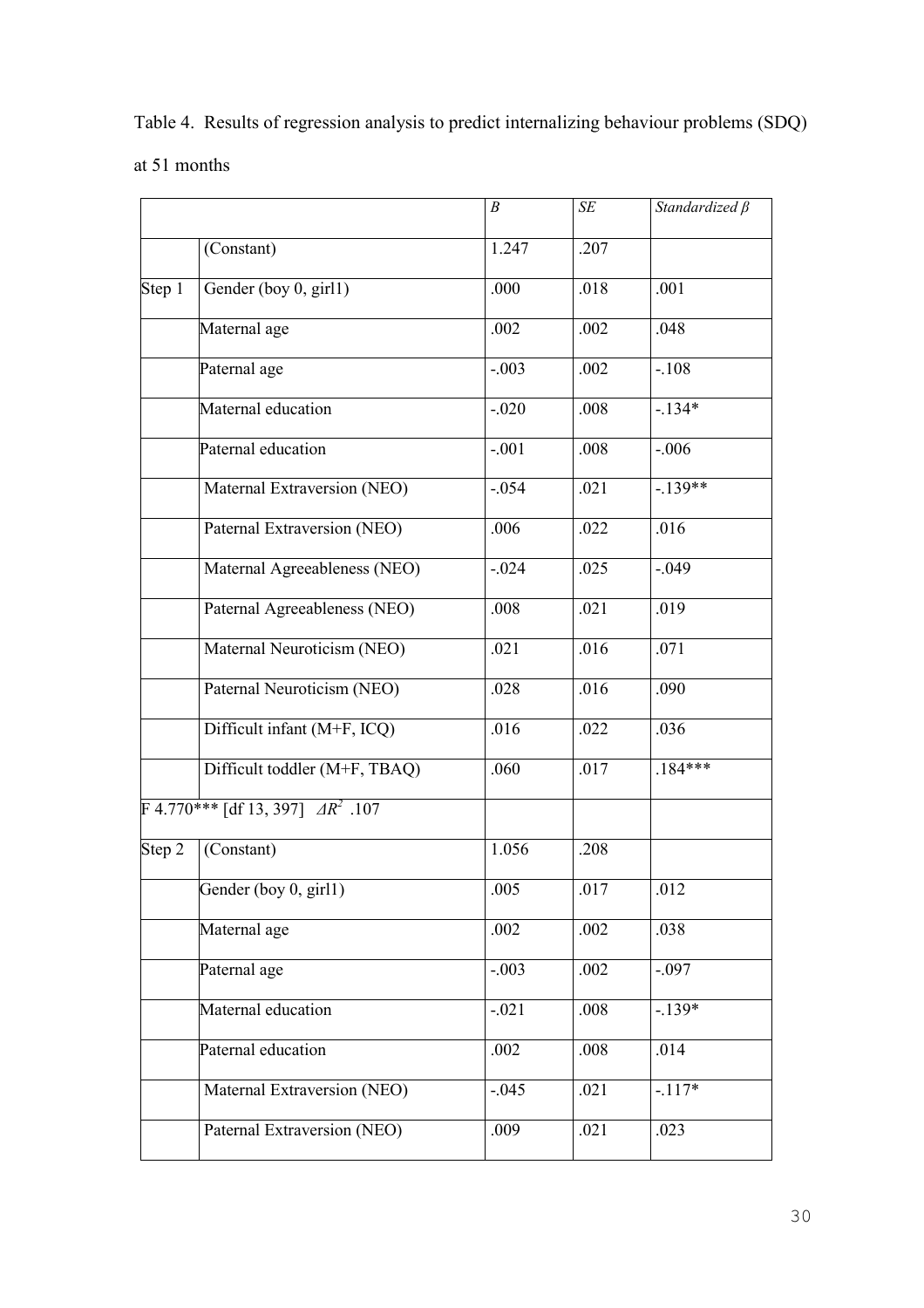| Maternal Agreeableness (NEO)                             | $-0.010$ | .025 | $-.021$  |
|----------------------------------------------------------|----------|------|----------|
| Paternal Agreeableness (NEO)                             | .019     | .021 | .044     |
| Maternal Neuroticism (NEO)                               | $-.005$  | .017 | $-0.019$ |
| Paternal Neuroticism (NEO)                               | .030     | .017 | .097     |
| Difficult infant (M+F, ICQ)                              | .010     | .022 | $-0.024$ |
| Difficult toddler (M+F, TBAQ)                            | .053     | .017 | $.163**$ |
| Maternal Parental distress (PSI)                         | .056     | .021 | $.174**$ |
| Paternal Parental distress (PSI)                         | $-.028$  | .018 | $-.090$  |
| Maternal Parent-child dysfunctional<br>interaction (PSI) | .041     | .034 | .075     |
| Paternal Parent-child dysfunctional<br>interaction (PSI) | .067     | .022 | $.163**$ |
| F 5.314*** [df 17,393] $\Delta R^2$ .152                 |          |      |          |

Note: df degrees of freedom; *ΔR<sup>2</sup>*Adjusted R Squared; \* *p* ≤ .05; \*\* *p* ≤ .01; \*\*\* *p* ≤ .001; ICQ Bates Infant Characteristics Questionnaire; NEO Costa and McCrea Personality Inventory; PSI Abidin Parenting Stress Index; SDQ Goodman Strengths and Difficulties Questionnaire; TBAQ Goldsmith Toddler Behavior Assessment Questionnaire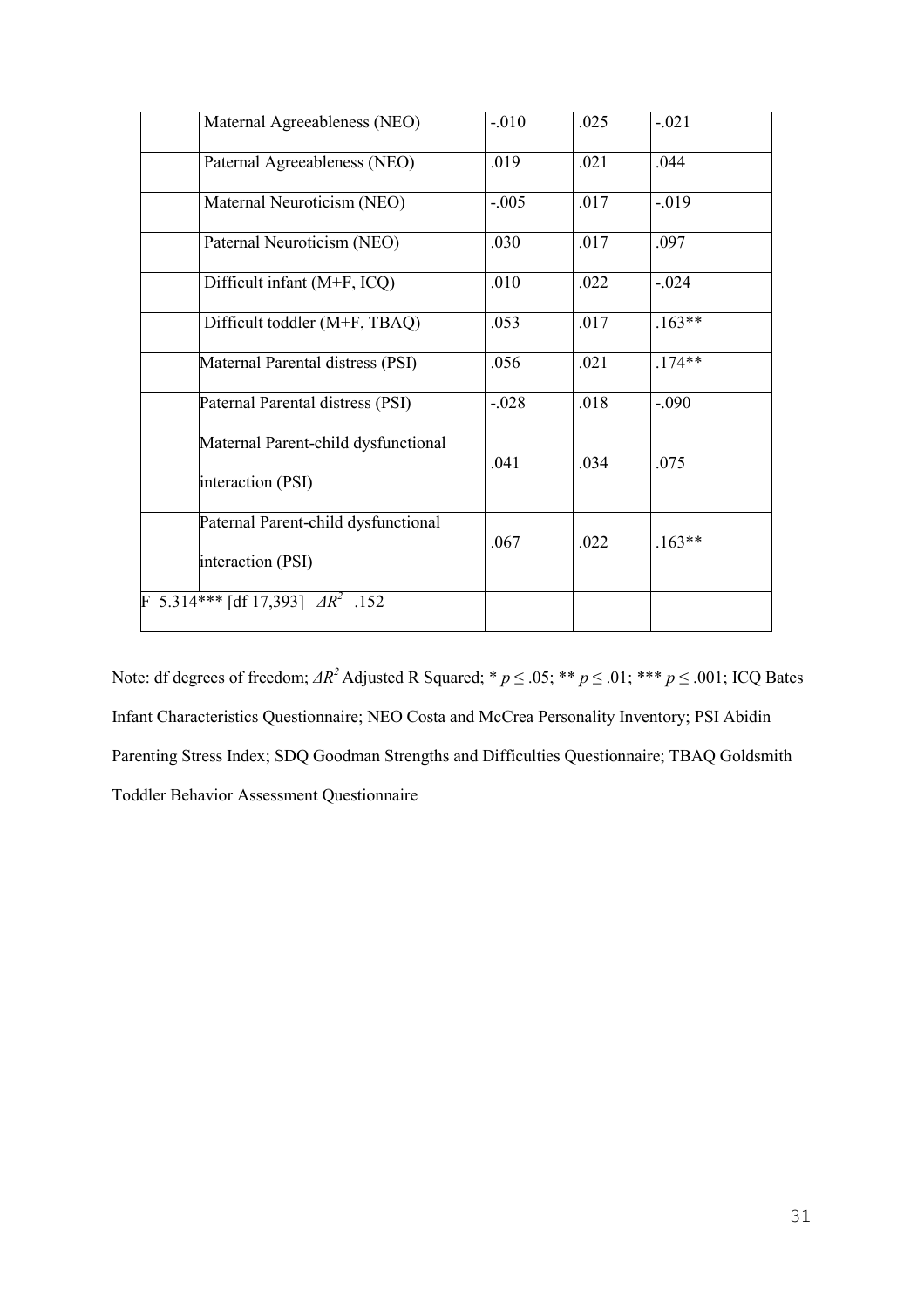|        |                                            | $\boldsymbol{B}$ | $\cal SE$ | Standardized $\beta$ |
|--------|--------------------------------------------|------------------|-----------|----------------------|
|        | (Constant)                                 | 1.762            | .336      |                      |
| Step 1 | Gender (boy 0, girl1)                      | .112             | .029      | $.187***$            |
|        | Maternal age                               | $-.003$          | .004      | $-.050$              |
|        | Paternal age                               | .002             | .003      | .030                 |
|        | Maternal education                         | .027             | .013      | $.113*$              |
|        | Paternal education                         | $-0.013$         | .013      | $-.055$              |
|        | Maternal Extraversion (NEO)                | .054             | .034      | .086                 |
|        | Paternal Extraversion (NEO)                | .134             | .035      | $.209***$            |
|        | Maternal Agreeableness (NEO)               | .108             | .041      | $.139**$             |
|        | Paternal Agreeableness (NEO)               | $-.037$          | .034      | $-.055$              |
|        | Maternal Neuroticism (NEO)                 | .010             | .026      | .021                 |
|        | Paternal Neuroticism (NEO)                 | .027             | .026      | .054                 |
|        | Difficult infant (M,F, ICQ)                | $-.035$          | .035      | $-.051$              |
|        | Difficult toddler (M,F, TBAQ)              | $-.060$          | .027      | $-114*$              |
|        | F 4.696 *** [df13,397] $\triangle A2$ .105 |                  |           |                      |
| Step 2 | (Constant)                                 | 2.232            | .330      |                      |
|        | Gender (boy 0, girl1)                      | .099             | .027      | $.166***$            |
|        | Maternal age                               | $-.004$          | .004      | $-.056$              |
|        | Paternal age                               | .002             | .003      | .038                 |
|        | Maternal education                         | .030             | .013      | $.124*$              |
|        | Paternal education                         | $-0.014$         | .012      | $-.061$              |
|        | Maternal Extraversion (NEO)                | .048             | .033      | .076                 |
|        | Paternal Extraversion (NEO)                | .112             | .034      | $.175**$             |
|        | Maternal Agreeableness (NEO)               | .068             | .040      | .088                 |
|        |                                            |                  |           |                      |

Table 5. Results of regression analysis to predict prosocial behavior (SDQ) at 51 months